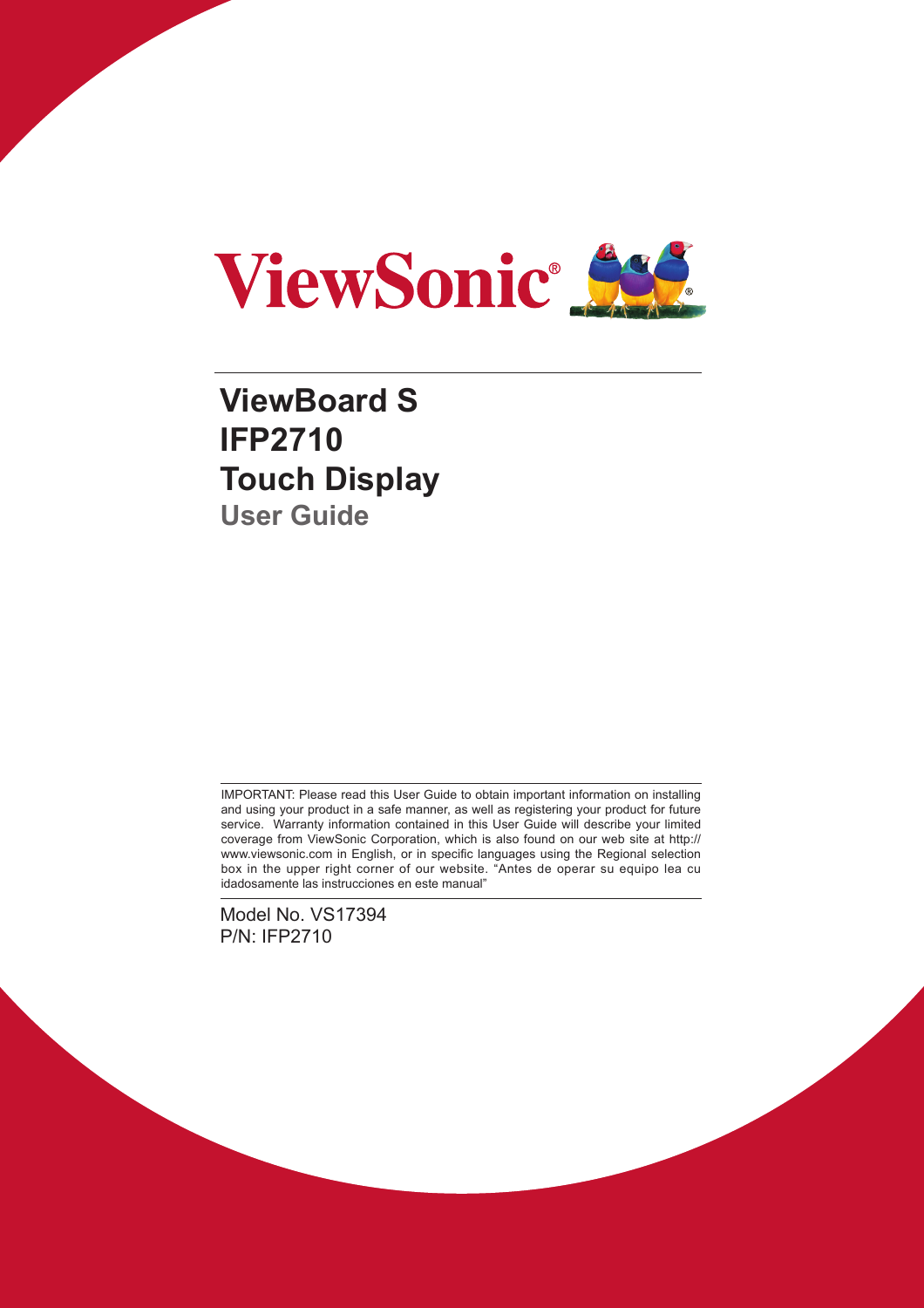# **Compliance Information**

**NOTE:** This section addresses all connected requirements and statements regarding regulations. Confirmed corresponding applications shall refer to nameplate labels and relevant markings on unit.

# **FCC Compliance Statement**

This device complies with part 15 of FCC Rules. Operation is subject to the following two conditions: (1) this device may not cause harmful interference, and (2) this device must accept any interference received, including interference that may cause undesired operation.

This equipment has been tested and found to comply with the limits for a Class B digital device, pursuant to part 15 of the FCC Rules. These limits are designed to provide reasonable protection against harmful interference in a residential installation. This equipment generates, uses, and can radiate radio frequency energy, and if not installed and used in accordance with the instructions, may cause harmful interference to radio communications. However, there is no guarantee that interference will not occur in a particular installation. If this equipment does cause harmful interference to radio or television reception, which can be determined by turning the equipment off and on, the user is encouraged to try to correct the interference by one or more of the following measures:

- Reorient or relocate the receiving antenna.
- Increase the separation between the equipment and receiver.
- Connect the equipment into an outlet on a circuit different from that to which the receiver is connected.
- Consult the dealer or an experienced radio/TV technician for help.

**Warning:** You are cautioned that changes or modifications not expressly approved by the party responsible for compliance could void your authority to operate the equipment.

### **Industry Canada Statement**

CAN ICES-3 (B)/NMB-3(B)

# **CE Conformity for European Countries**

The device complies with the EMC Directive 2014/30/EU and Low Voltage Directive 2014/35/EU.

### **Following information is only for EU-member states:**

The mark shown to the right is in compliance with the Waste Electrical and Electronic Equipment Directive 2002/96/EC (WEEE).The mark indicates the requirement NOT to dispose the equipment as unsorted municipal waste, but use the return and collection systems according to local law.

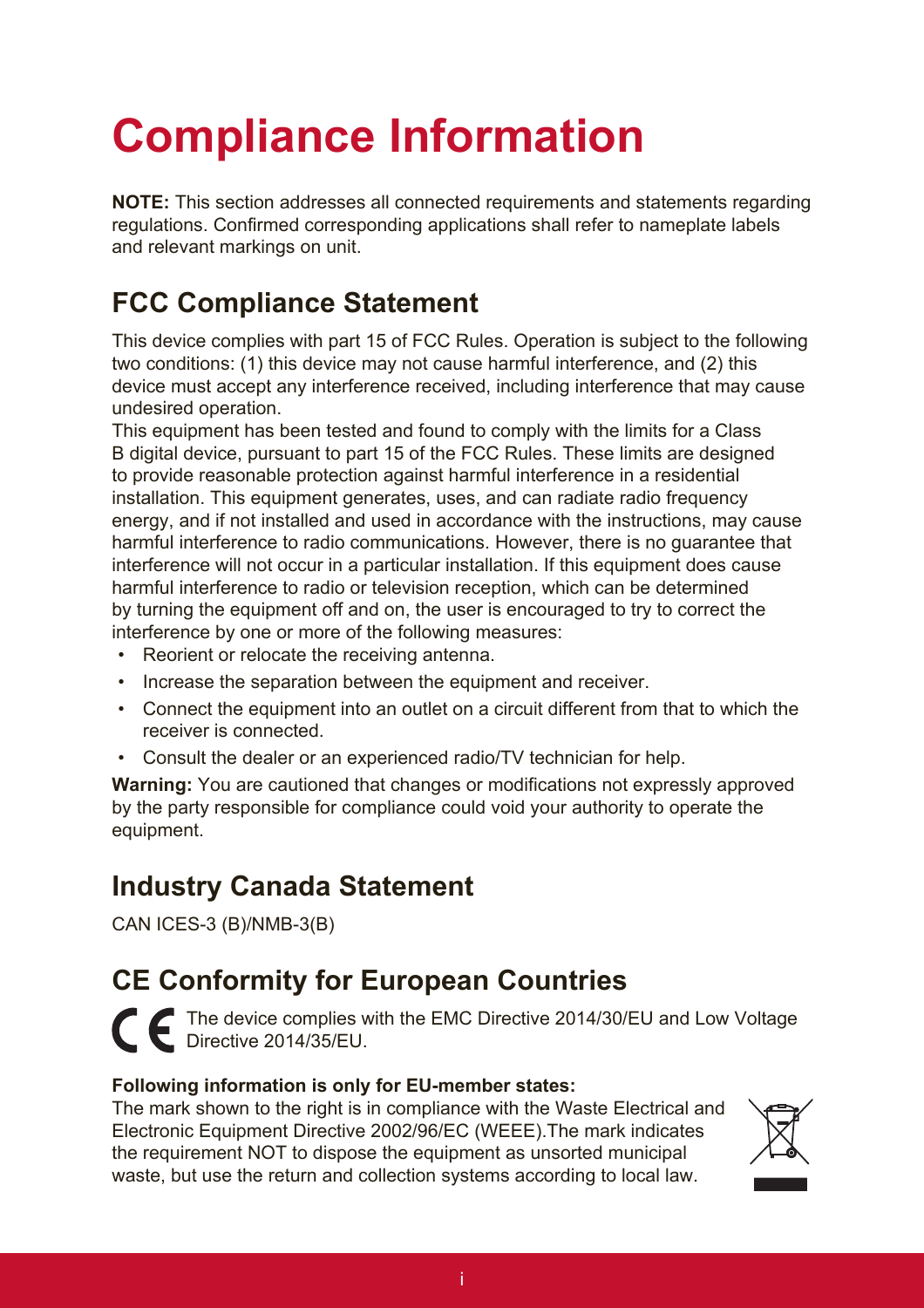### **Indian Restriction of Hazardous Substances**

Restriction on Hazardous Substances statement (India) This product complies with the "India E-waste Rule 2011" and prohibits use of lead, mercury, hexavalent chromium, polybrominated biphenyls or polybrominated diphenyl ethers in concentrations exceeding 0.1 weight % and 0.01 weight % for cadmium, except for the exemptions set in Schedule 2 of the Rule.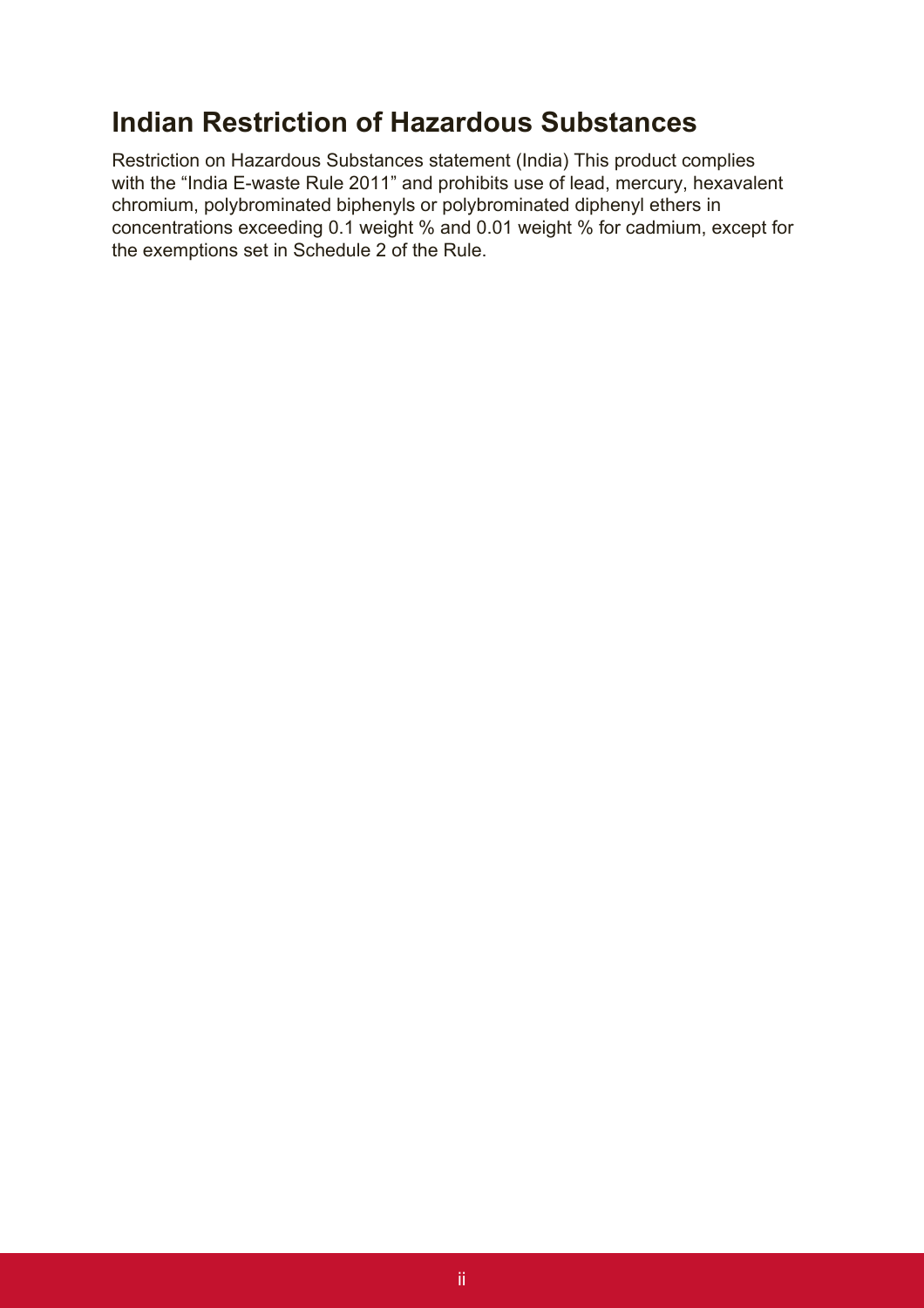# **Declaration of RoHS2 Compliance**

This product has been designed and manufactured in compliance with Directive 2011/65/EU of the European Parliament and the Council on restriction of the use of certain hazardous substances in electrical and electronic equipment (RoHS2 Directive) and is deemed to comply with the maximum concentration values issued by the European Technical Adaptation Committee (TAC) as shown below:

| <b>Substance</b>                        | <b>Proposed Maximum</b><br><b>Concentration</b> | <b>Actual Concentration</b> |
|-----------------------------------------|-------------------------------------------------|-----------------------------|
| Lead (Pb)                               | 0.1%                                            | $< 0.1\%$                   |
| Mercury (Hg)                            | 0.1%                                            | $< 0.1\%$                   |
| Cadmium (Cd)                            | 0.01%                                           | $< 0.01\%$                  |
| Hexavalent Chromium (Cr <sup>6+</sup> ) | 0.1%                                            | $< 0.1\%$                   |
| Polybrominated biphenyls (PBB)          | 0.1%                                            | $< 0.1\%$                   |
| Polybrominated diphenyl ethers (PBDE)   | 0.1%                                            | $< 0.1\%$                   |

Certain components of products as stated above are exempted under the Annex III of the RoHS2 Directives as noted below:

Examples of exempted components are:

- 1. Mercury in cold cathode fluorescent lamps and external electrode fluorescent lamps (CCFL and EEFL) for special purposes not exceeding (per lamp):
	- (1) Short length ( $\leq$  500 mm): maximum 3.5 mg per lamp.
	- (2) Medium length ( $>500$  mm and  $\leq$  1,500 mm): maximum 5 mg per lamp.
	- (3) Long length  $(>1,500$  mm): maximum 13 mg per lamp.
- 2. Lead in glass of cathode ray tubes.
- 3. Lead in glass of fluorescent tubes not exceeding 0.2% by weight.
- 4. Lead as an alloying element in aluminium containing up to 0.4% lead by weight.
- 5. Copper alloy containing up to 4% lead by weight.
- 6. Lead in high melting temperature type solders (i.e. lead-based alloys containing 85% by weight or more lead).
- 7. Electrical and electronic components containing lead in a glass or ceramic other than dielectric ceramic in capacitors, e.g. piezoelectronic devices, or in a glass or ceramic matrix compound.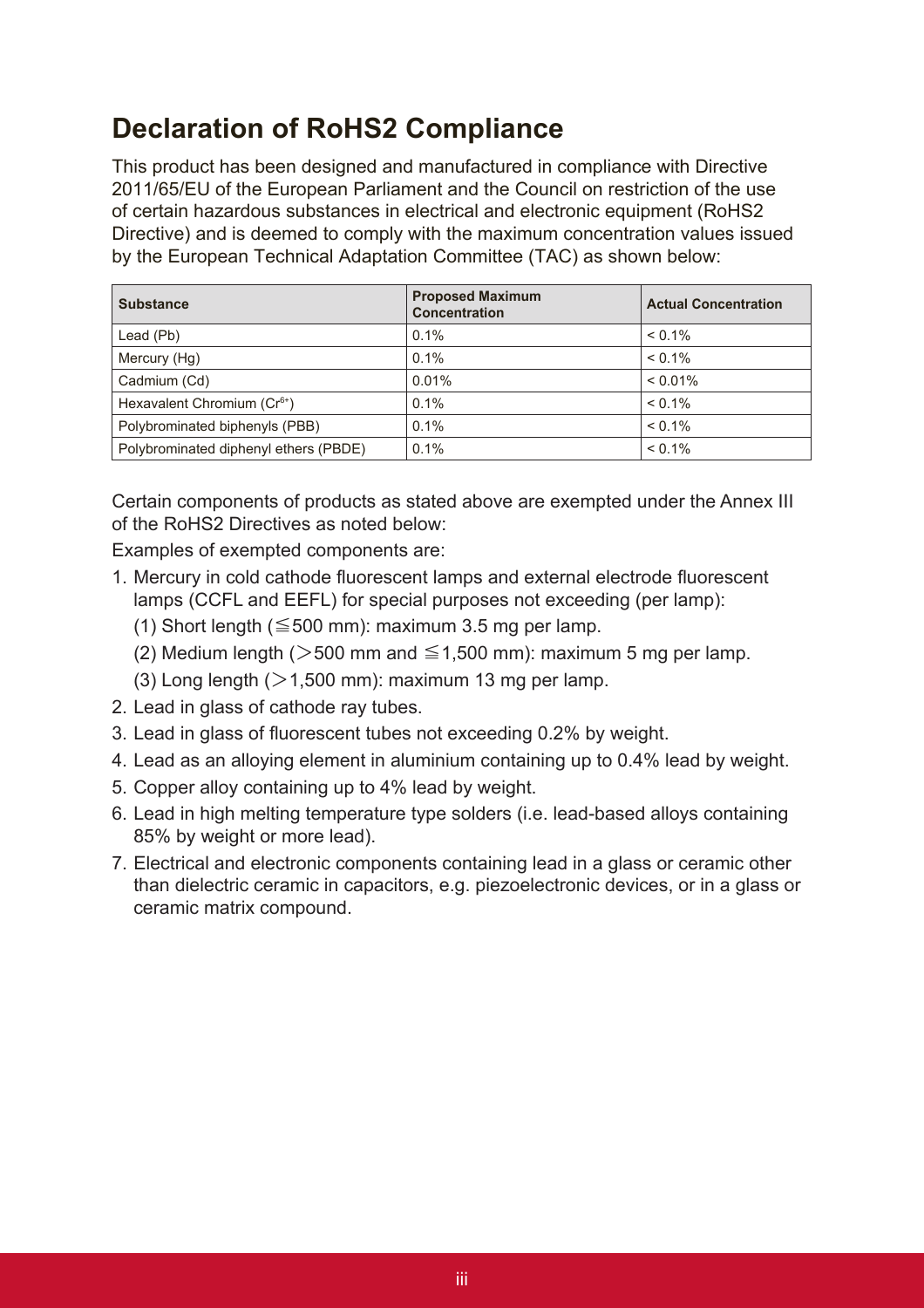### **Cautions and Warnings**

- **1.** Read these instructions completely before using the equipment.
- **2.** Keep these instructions in a safe place.
- **3.** Heed all warnings and follow all instructions.
- **4.** Sit at least 18" / 45cm from the LCD display.
- **5.** Always handle the LCD display with care when moving it.
- **6.** Never remove the rear cover. This LCD display contains high-voltage parts. You may be seriously injured if you touch them.
- **7.** Do not use this equipment near water. Warning: To reduce the risk of fire or electric shock, do not expose this apparatus to rain or moisture.
- **8.** Avoid exposing the LCD display to direct sunlight or another heat source. Orient the LCD display away from direct sunlight to reduce glare.
- **9.** Clean with a soft, dry cloth. If further cleaning is required, see "Cleaning the Display" in this guide for further instructions.
- **10.** Avoid touching the screen. Skin oils are difficult to remove.
- **11.** Do not rub or apply pressure to the LCD panel, as it may permanently damage the screen.
- **12.** Do not block any ventilation openings. Install the equipment in accordance with the manufacturer's instructions.
- **13.** Do not install near any heat sources such as radiators, heat registers, stoves, or other devices (including amplifiers) that produce heat.
- **14.** Place the LCD display in a well ventilated area. Do not place anything on the LCD display that prevents heat dissipation.
- **15.** Do not place heavy objects on the LCD display, video cable, or power cord.
- **16.** If smoke, an abnormal noise, or a strange odor is present, immediately switch the LCD display off and call your dealer or ViewSonic. It is dangerous to continue using the LCD display.
- **17.** Do not attempt to circumvent the safety provisions of the polarized or groundingtype plug. A polarized plug has two blades with one wider than the other. A grounding type plug has two blades and a third grounding prong. The wide blade and the third prong are provided for your safety. If the plug does not fit into your outlet, consult an electrician for replacement of the outlet.
- **18.** Protect the power cord from being tread upon or pinched, particularly at the plug, and the point where if emerges from the equipment. Be sure that the power outlet is located near the equipment so that it is easily accessible.
- **19.** Only use attachments/accessories specified by the manufacturer.

(Continued on next page)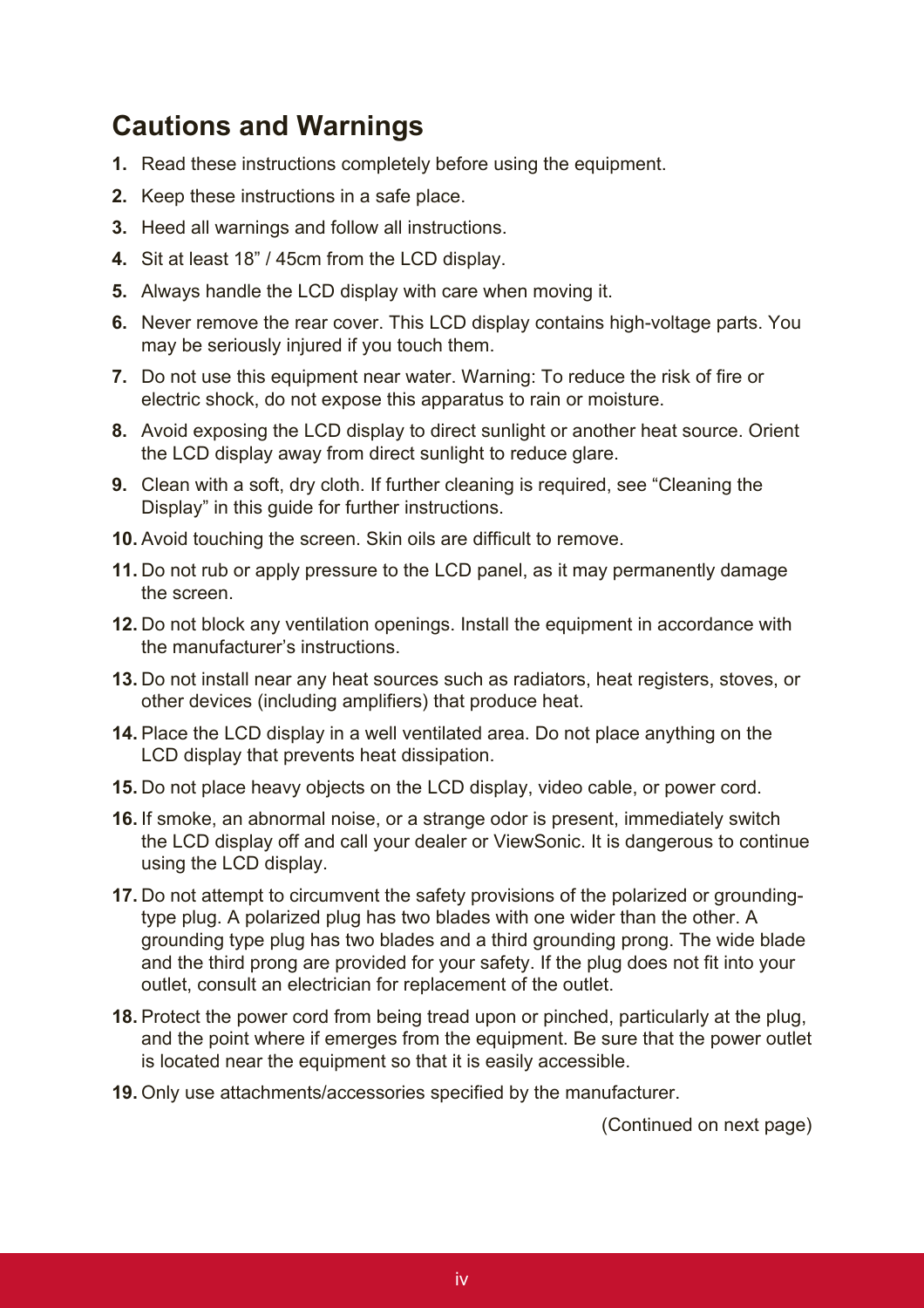**20.** Use only with the cart, stand, tripod, bracket, or table specified by the manufacturer, or sold with the equipment. When a cart is used, use caution when moving the cart/equipment combination to avoid injury from tipping over.



- **21.** Unplug this equipment when it will be unused for long periods of time.
- **22.** Refer all servicing to qualified service personnel. Service is required when the unit has been damaged in any way, such as: if the power-supply cord or plug is damaged, if liquid is spilled onto or objects fall into the unit, if the unit is exposed to rain or moisture, or if the unit does not operate normally or has been dropped.
- **23.** Moisture may appear on the screen due to environmental changes. However, it will disappear after a few minutes.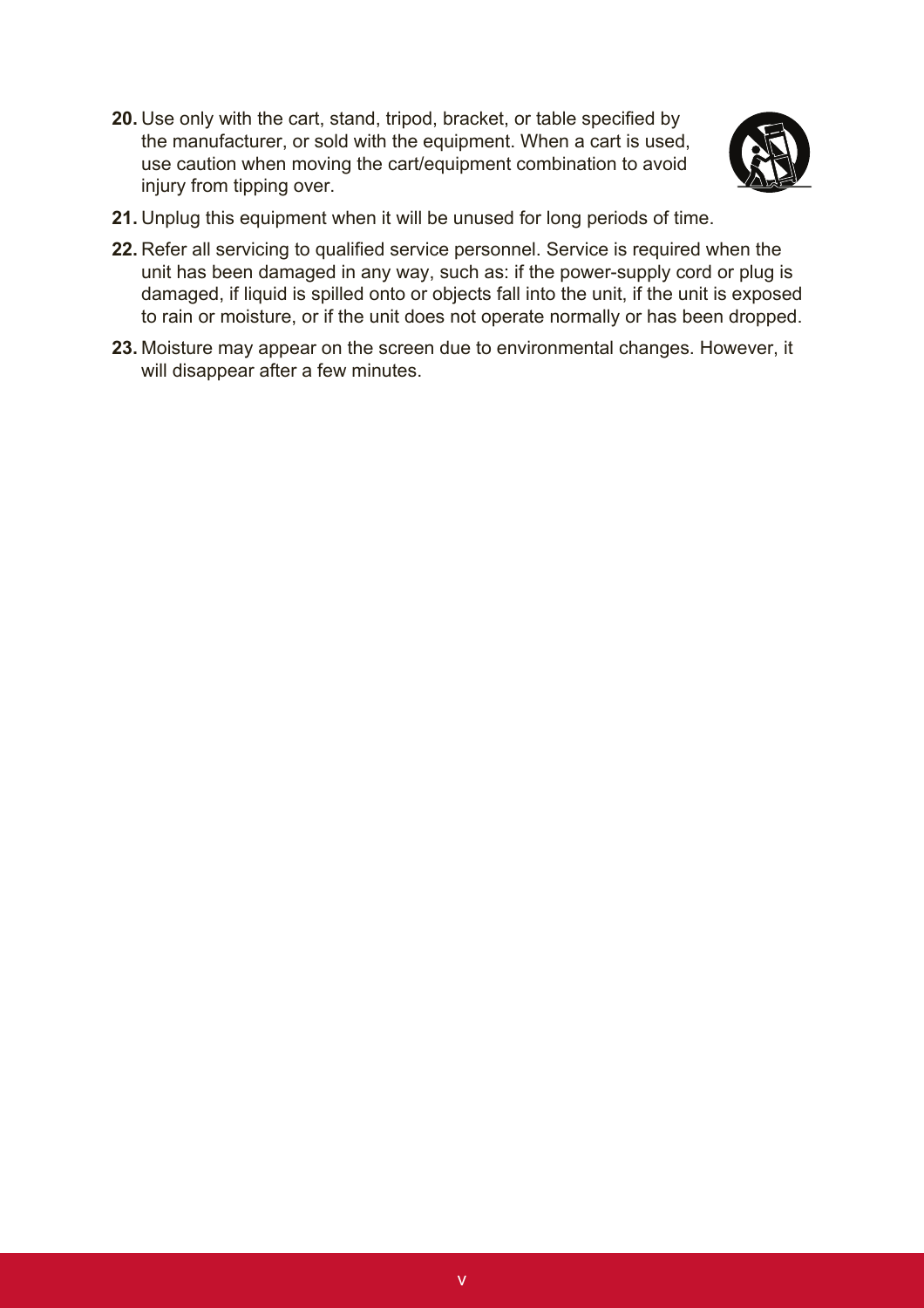# **Contents**

# **Compliance Information**

# **Copyright Information**

# **Getting Started**

# **Using the LCD Display**

# **Other Information**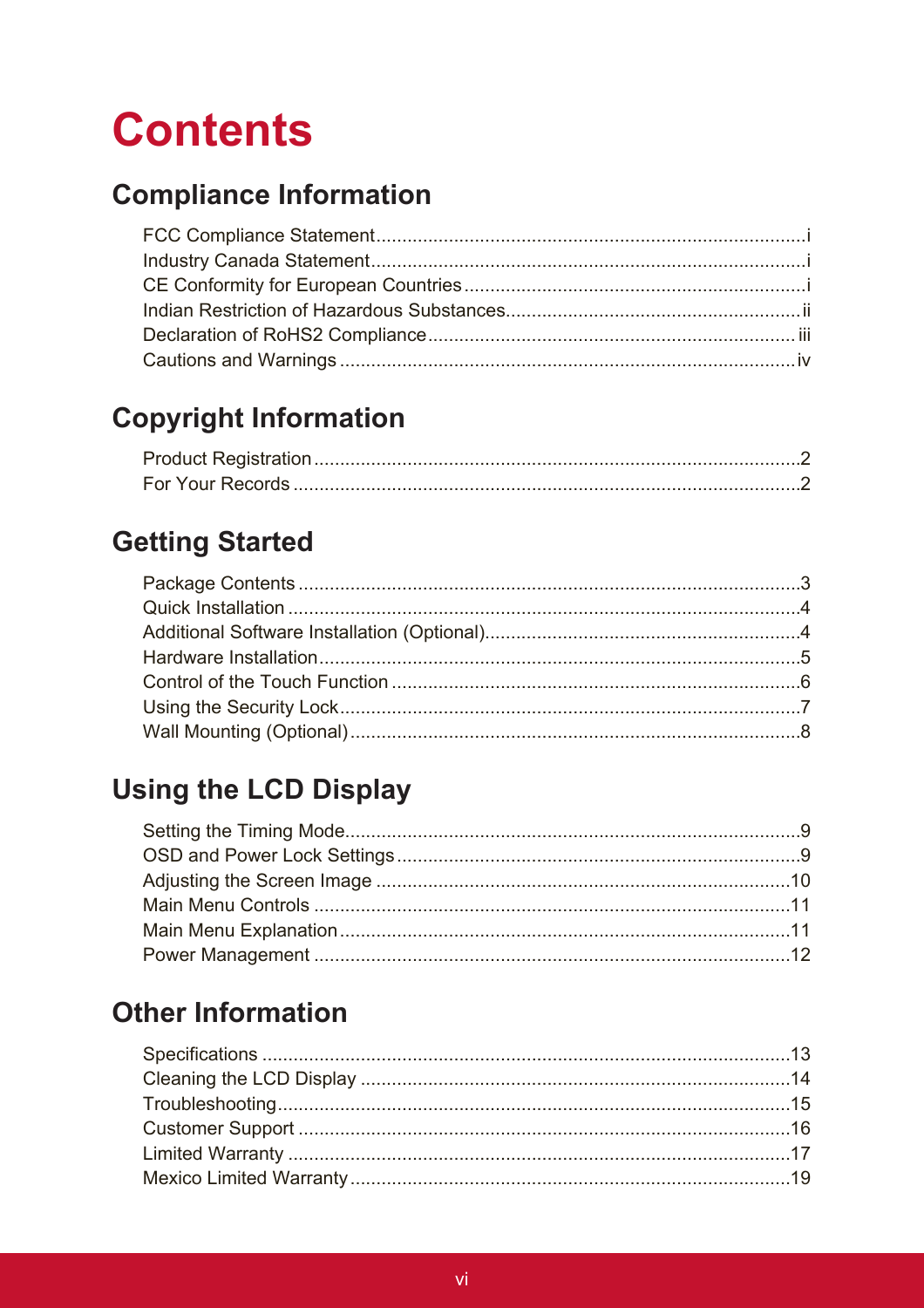# **Copyright Information**

Copyright © ViewSonic® Corporation, 2018. All rights reserved.

Macintosh and Power Macintosh are registered trademarks of Apple Inc.

Microsoft, Windows, and the Windows logo are registered trademarks of Microsoft Corporation in the United States and other countries.

ViewSonic, the three birds logo, OnView, ViewMatch, and ViewMeter are registered trademarks of ViewSonic Corporation.

VESA is a registered trademark of the Video Electronics Standards Association. DPMS, DisplayPort, and DDC are trademarks of VESA.

ENERGY STAR® is a registered trademark of the U.S. Environmental Protection Agency (EPA).

As an ENERGY STAR® partner, ViewSonic Corporation has determined that this product meets the ENERGY STAR® guidelines for energy efficiency.

Disclaimer: ViewSonic Corporation shall not be liable for technical or editorial errors or omissions contained herein; nor for incidental or consequential damages resulting from furnishing this material, or the performance or use of this product.

In the interest of continuing product improvement, ViewSonic Corporation reserves the right to change product specifications without notice. Information in this document may change without notice.

No part of this document may be copied, reproduced, or transmitted by any means, for any purpose without prior written permission from ViewSonic Corporation.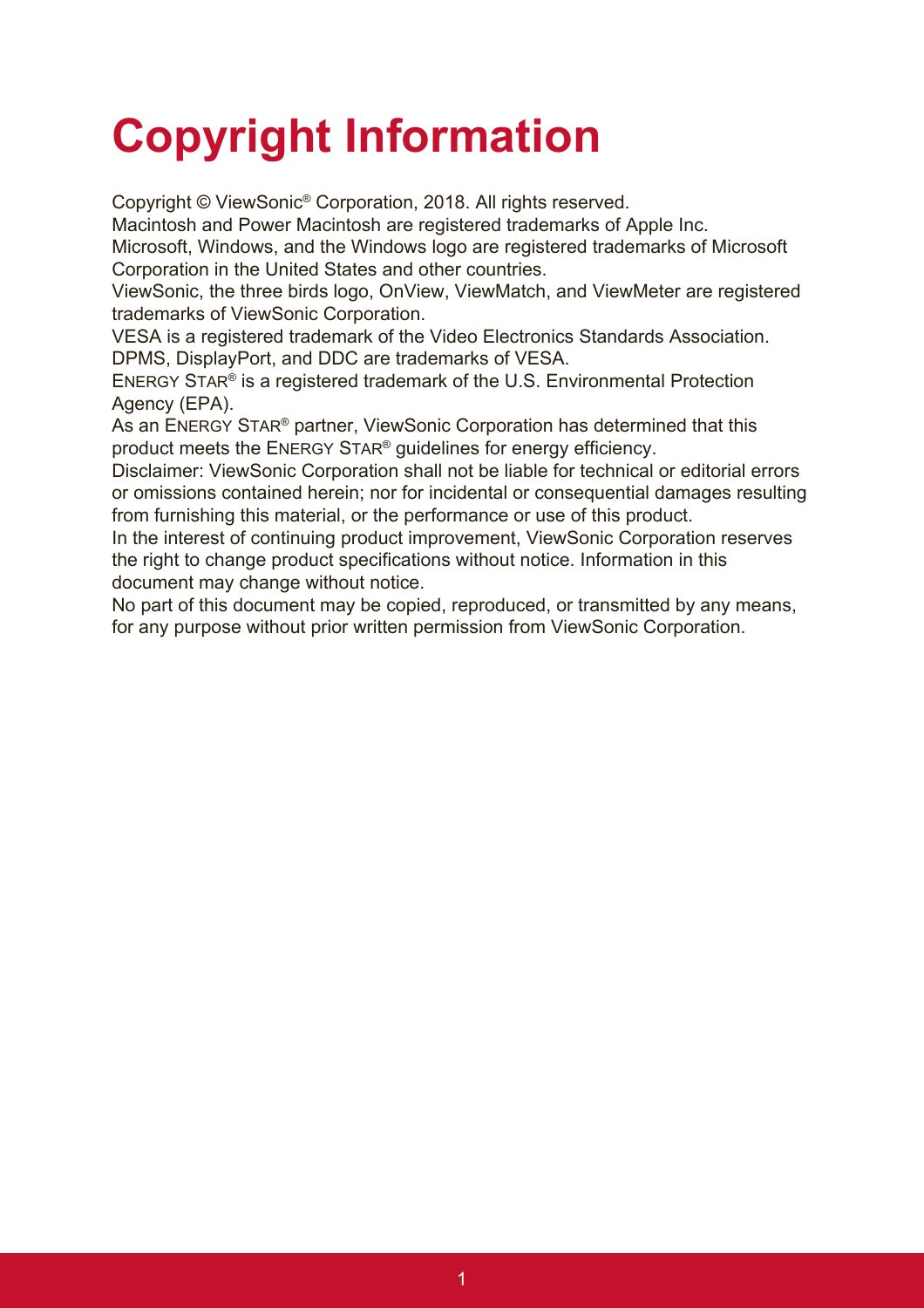## **Product Registration**

To fulfill possible future product needs, and to receive additional product information as it becomes available, please visit your region section on ViewSonic's website to register your product online.

The ViewSonic CD also provides an opportunity for you to print the product registration form. Upon completion, please mail or fax to a respective ViewSonic office. To find your registration form, use the directory ":\CD\Registration". Registering your product will best prepare you for future customer service needs. Please print this user guide and fill the information in the "For Your Records" section. Your LCD displays serial number is located on the rear side of the display. For additional information, please see the "Customer Support" section in this guide.

|                                                                           | <b>For Your Records</b>                            |
|---------------------------------------------------------------------------|----------------------------------------------------|
| <b>Product Name:</b>                                                      | <b>IFP2710</b><br>ViewSonic Widescreen LCD Display |
| <b>Model Number:</b>                                                      | VS17394                                            |
| <b>Document Number:</b><br><b>Serial Number:</b><br><b>Purchase Date:</b> | IFP2710 UG ENG Rev. 1A 07-26-18                    |

### **Product disposal at end of product life**

ViewSonic respects the environment and is committed to working and living green. Thank you for being part of Smarter, Greener Computing.

Please visit ViewSonic website to learn more.

USA & Canada: http://www.viewsonic.com/company/green/recycle-program/ Europe: http://www.viewsoniceurope.com/eu/support/call-desk/ Taiwan: https://recycle.epa.gov.tw/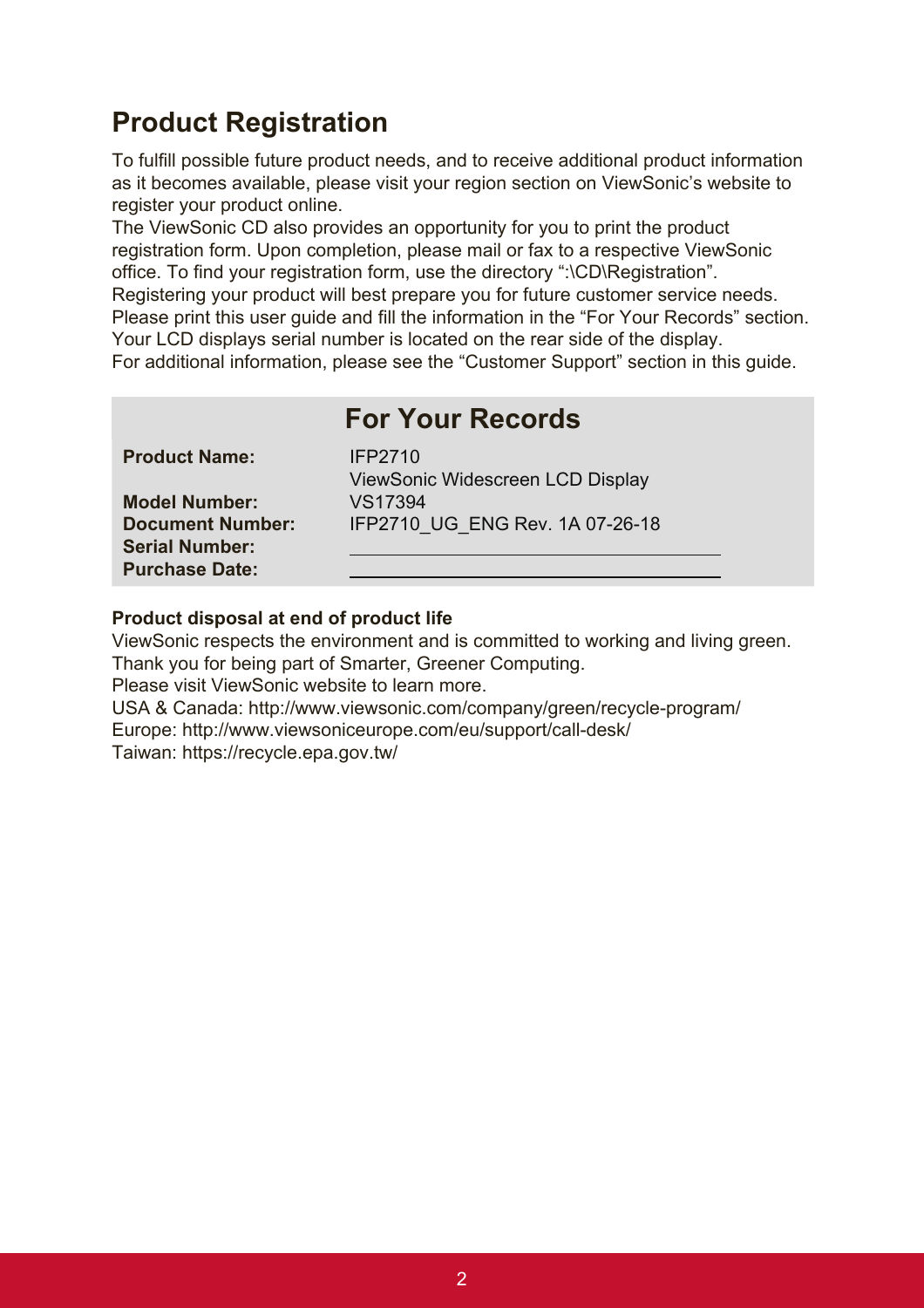# **Getting Started**

Congratulations on your purchase of a ViewSonic® LCD display.

**Important!** Save the original box and all packing material for future shipping needs. **NOTE:** The word "Windows" in this user guide refers to Microsoft Windows operating system.

# **Package Contents**

Your LCD display package includes:

- LCD display
- Power cord
- Audio cable
- D-Sub cable
- HDMI cable
- USB cable
- Quick Start Guide
- Passive Touch Pen

**NOTE:** The INF file ensures compatibility with Windows operating systems, and the ICM file (Image Color Matching) ensures accurate on-screen colors. ViewSonic recommends that you install both the INF and ICM files.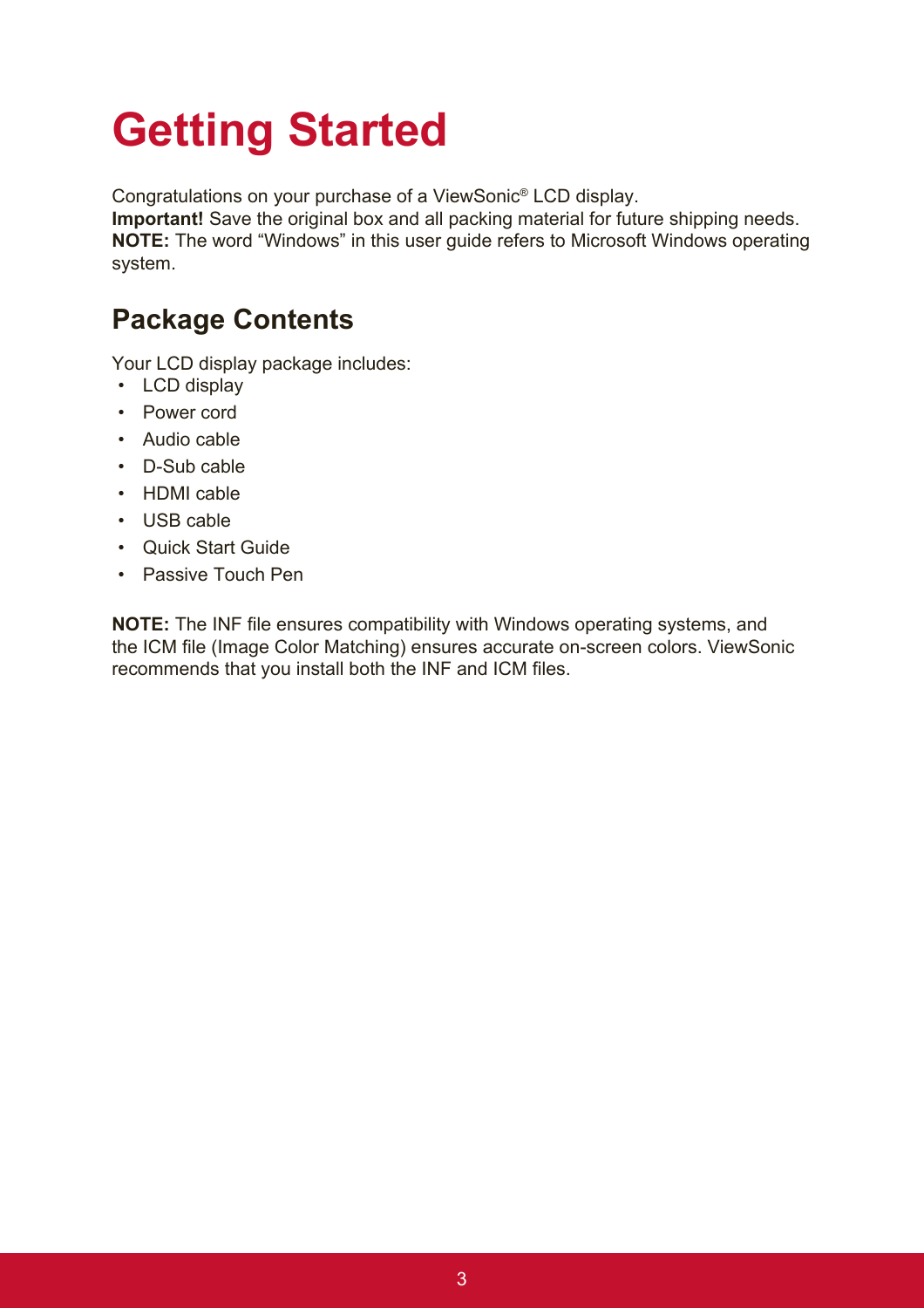# **Quick Installation**

- **1. Connect video cable**
- Make sure both the LCD display and computer are turned OFF.
- Remove rear panel covers if necessary.
- Connect the video cable from the LCD display to the computer.
- **2. Connect power cord (and AC/DC adapter if required)**



### **3. Turn ON LCD display and computer**

Turn ON the LCD display, then turn ON the computer. This sequence (LCD  $\,$ display before computer) is important.

NOTE: Windows users may receive a message asking them to install the INF file. To access the file, please use the directory ":\CD\vsfiles".

#### **4. Windows users: Set the timing mode (example: 1024 x 768)**

For instructions on changing the resolution and refresh rate, see the graphics card's user guide.

**5. Installation is complete. Enjoy your new ViewSonic LCD display.**

### **Additional Software Installation (Optional)**

"Issue a 1 year myViewBoard Personal Subscription Coupon"

- **1.** Please visit https://myviewboard.com and sign up an account.
- **2.** Sign in and "Enter a Coupon" in the menu.
- **3.** Fill in the S/N of IFP2710 and your account will be upgraded from Basic to Personal.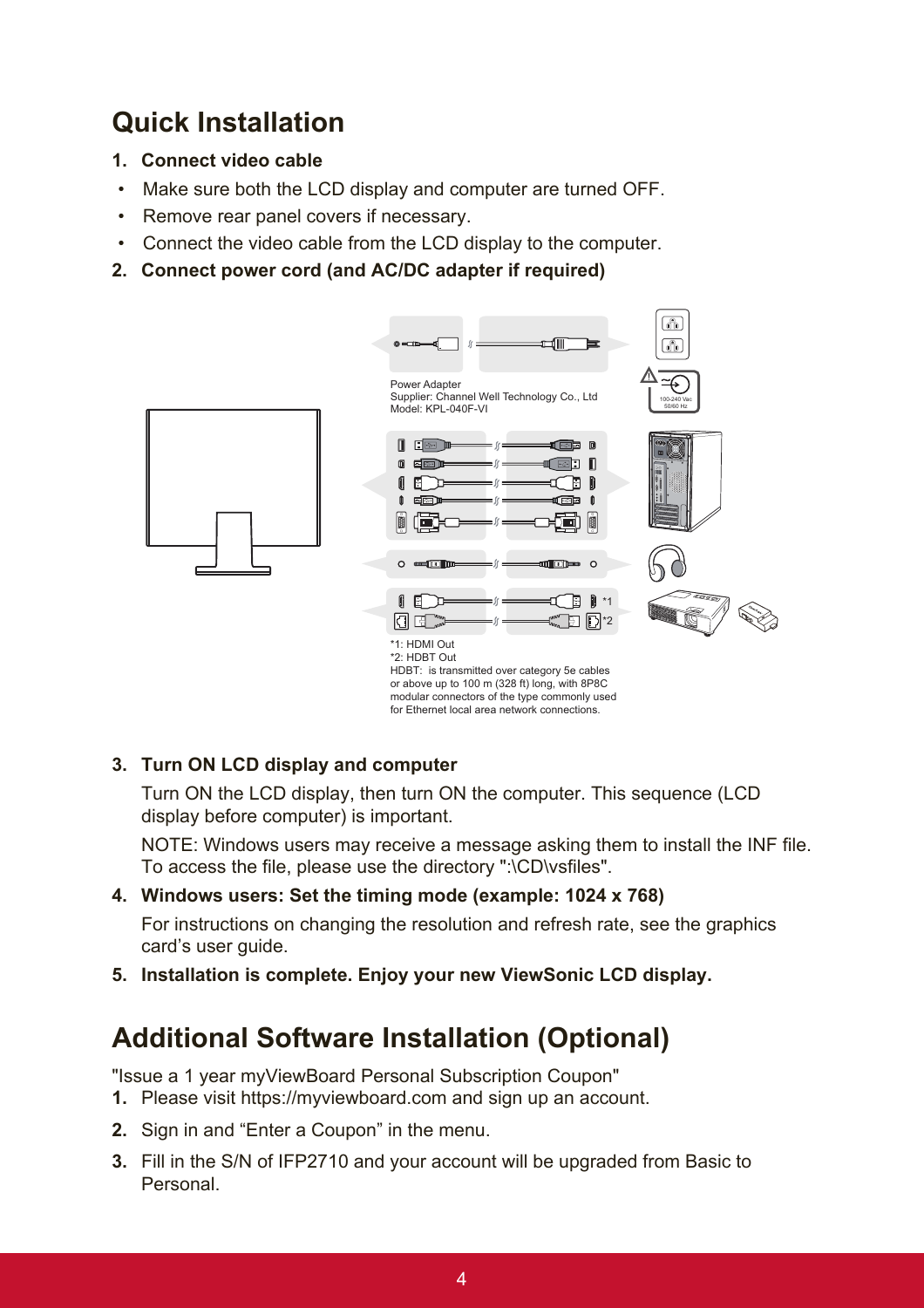### **Hardware Installation**

**1**

**2**

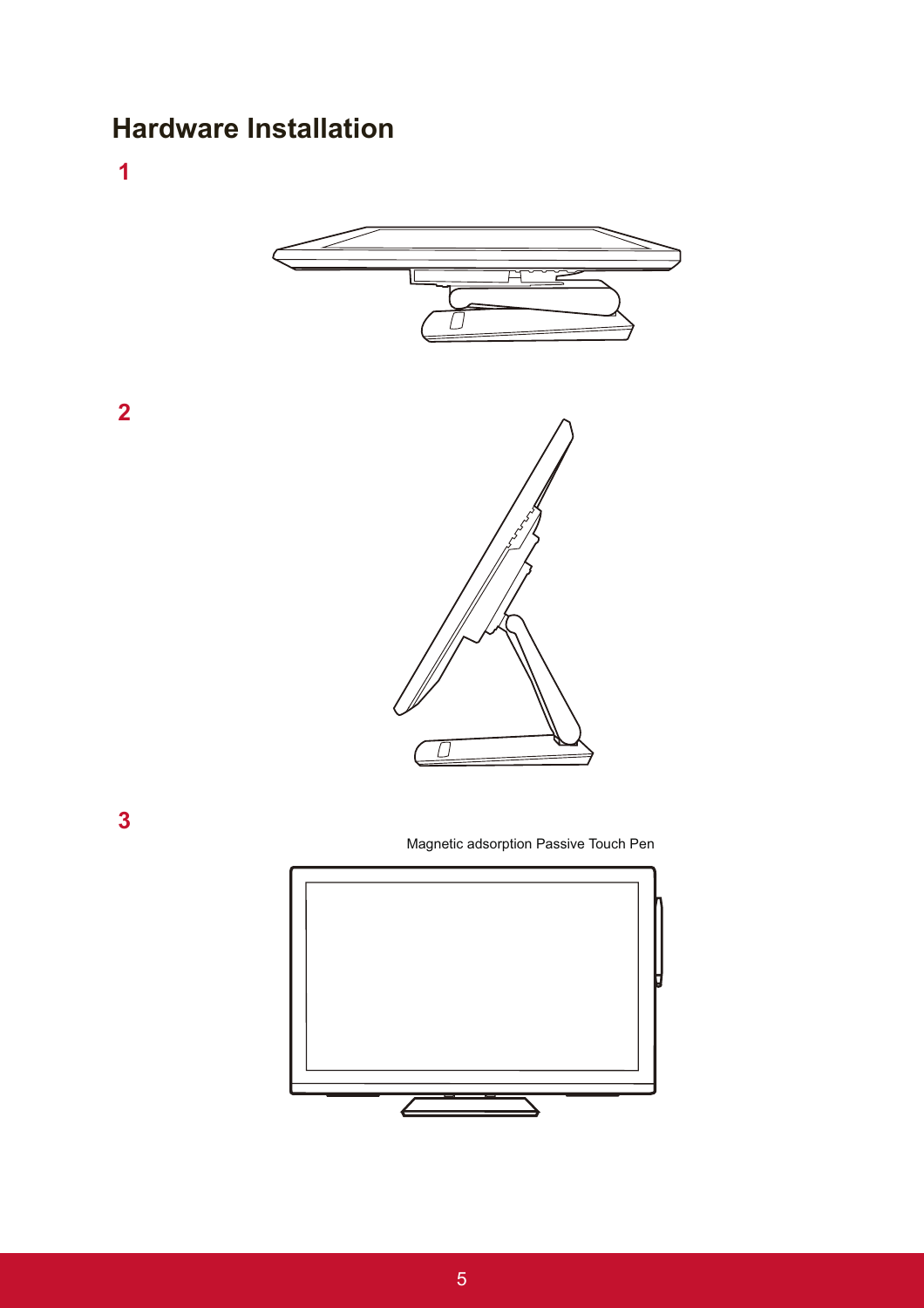### **Control of the Touch Function**

**1.** Before using the touch function, make sure the USB cable is connected and the Windows operating system is started.

### **NOTE:**

- **1.** The touch function may need about 5 seconds to resume if the USB cable is replugged or the computer resumes from sleep mode.
- **2.** The touchscreen can only detect up to 10 fingers simultaneously.
- **3.** Cursor does not accurately follow your finger when you touch the screen, please follow the steps below to recover. (OS: Windows 7, Windows 8, Windows 8.1 and Windows 10 Calibration)
	- 1. Open Control Panel, open Hardware and Sound, and then open Tablet PC Settings
	- 2. Select Calibration
	- 3. Follow the instructions to recalibrate your screen

### **Tilt angle adjustment**

**1.** Tilt angle adjustment (-5˚ to 90˚)



**2.** Swivel angle adjustment(L/R 177.5˚)

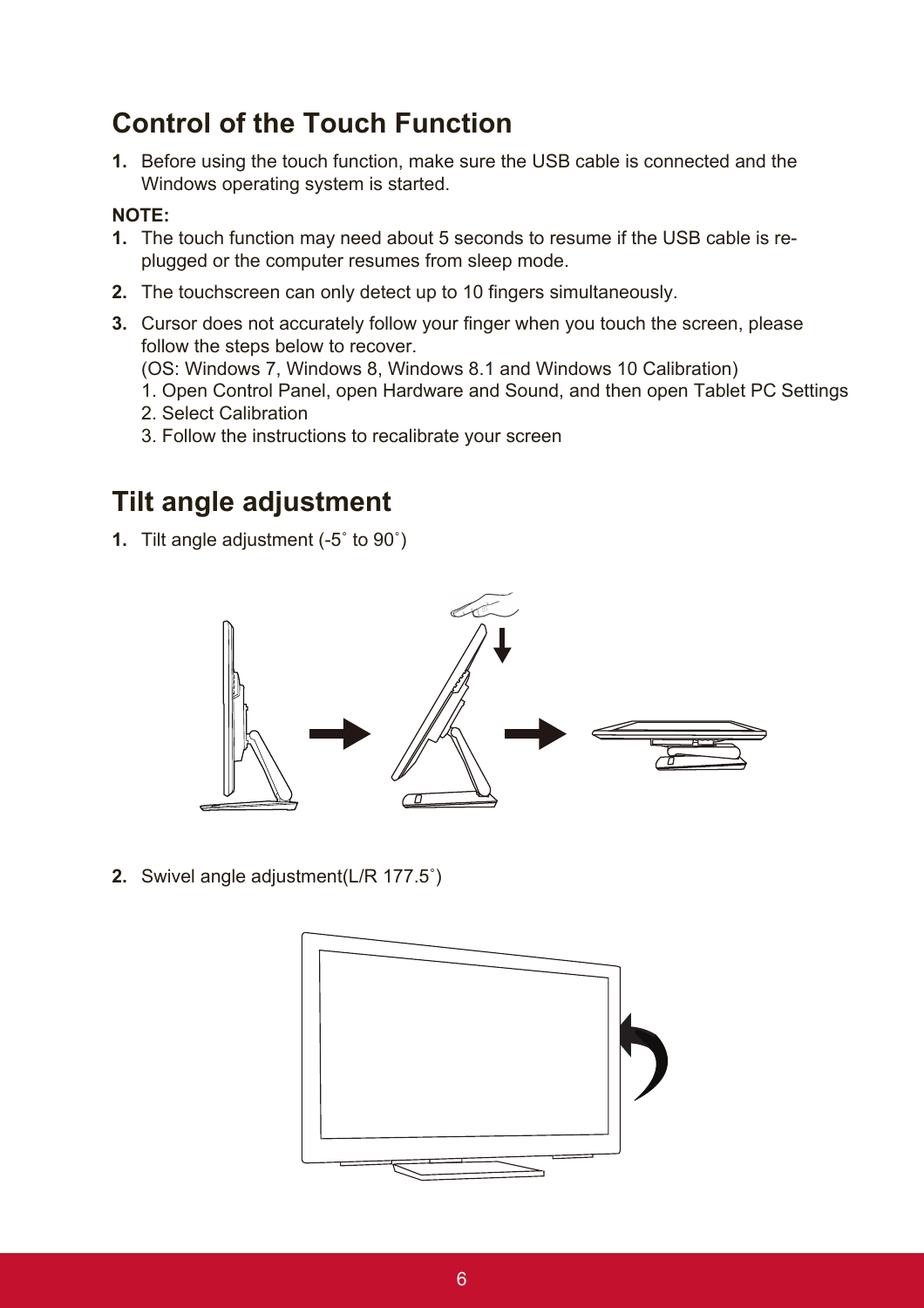# **Using the Security Lock**

The security connector is located on the back side of the monitor. For more information on installation and usage.

Below is an example of setting up the lock on a table for your reference.

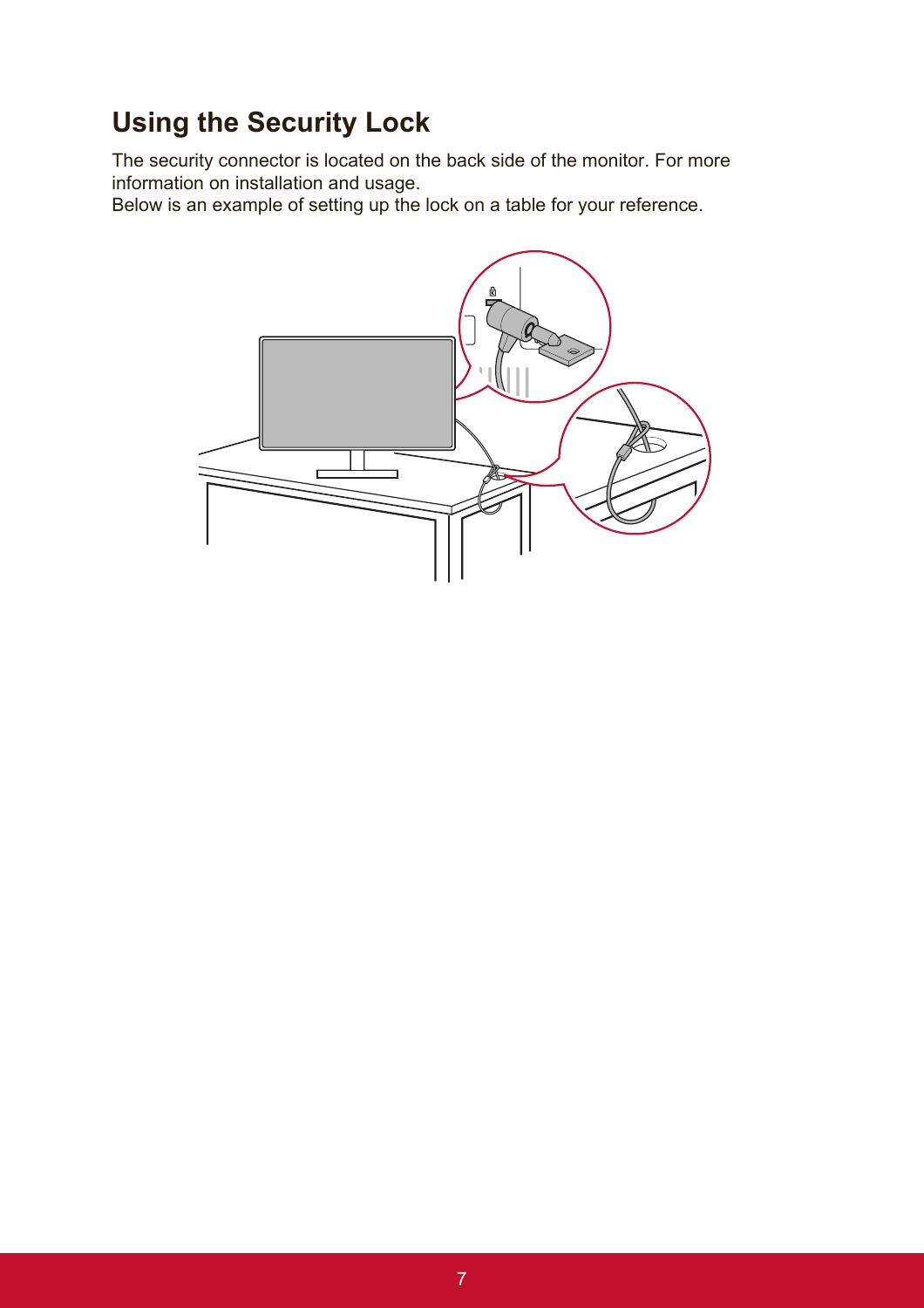## **Wall Mounting (Optional)**

**NOTE:** For use only with UL Listed Wall Mount Bracket.

To obtain a wall-mounting kit or height adjustment base, contact ViewSonic® or your local dealer. Refer to the instructions that come with the base mounting kit. To convert your LCD display from a desk-mounted to a wall-mounted display, do the following:

- **1.** Verify that the power button is turned Off, then disconnect the power cord.
- **2.** Lay the LCD display face down on a towel or blanket.
- **3.** Remove the base. (Screws removal might be required.)
- **4.** Find and identify one of the following VESA mount interfaces (a,b,c) located on the back of your display (refer to "Specifications" page for your displays mounting interface). Attach the mounting bracket from the VESA compatible wall mounting kit using screws of the appropriate length.



**5.** Attach the LCD display to the wall, following the instructions in the wall-mounting kit.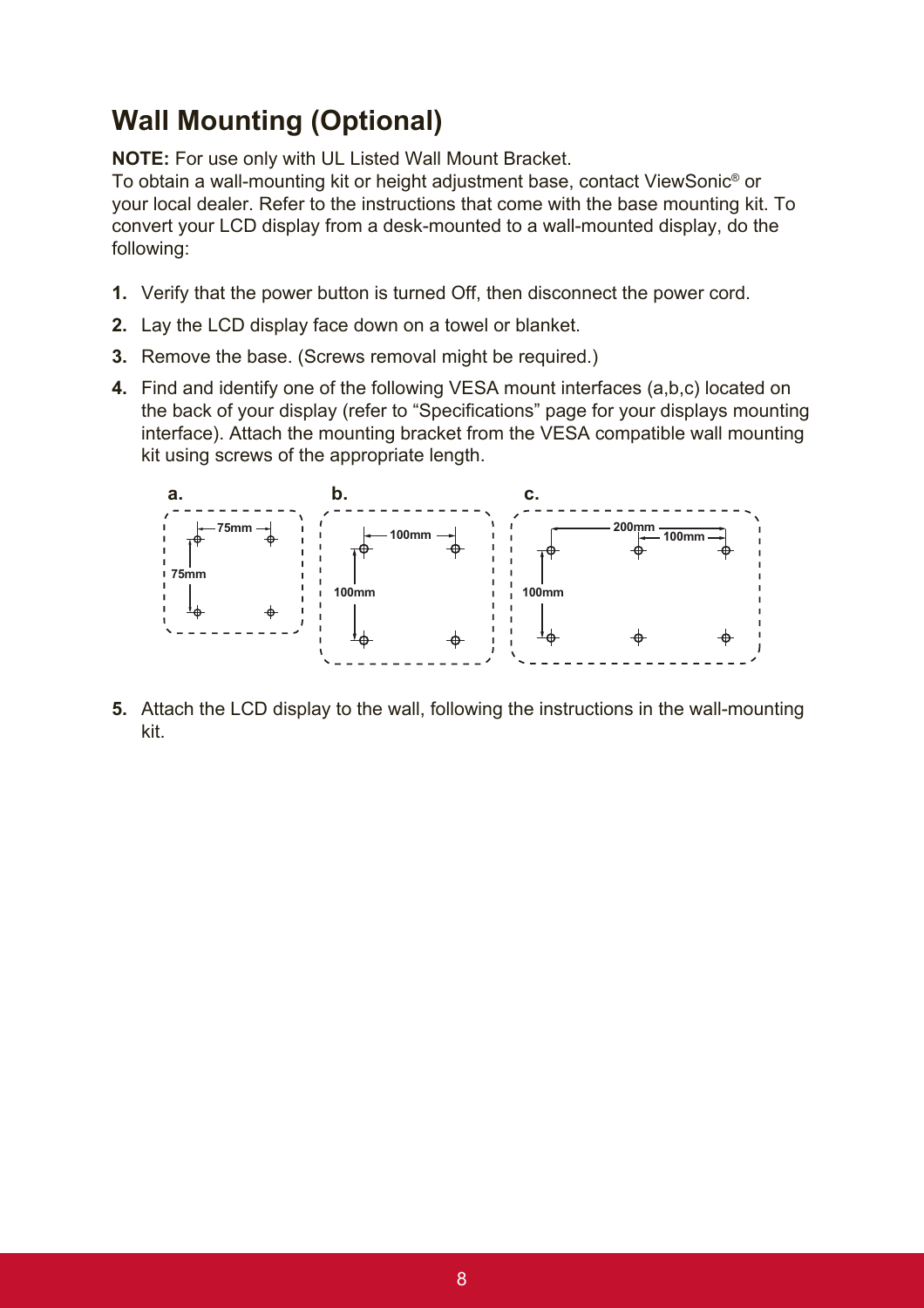# **Using the LCD Display**

# **Setting the Timing Mode**

Setting the timing mode is important for maximizing the quality of the screen image and minimizing eye strain. The **timing mode** consists of the **resolution** (example 1024 x 768) and **refresh rate** (or vertical frequency; example 60 Hz). After setting the timing mode, use the OSD (On-screen Display) controls to adjust the screen image.

For optimal picture quality, please use the recommended timing mode specific to your LCD display listed on the "Specification" page.

To set the Timing Mode:

- **Setting the resolution:** Access "Appearance and Personalization" from Control Panel via the Start Menu, and set the resolution.
- **Setting the refresh rate:** See your graphic card's user guide for instructions.

**IMPORTANT:** Please make sure that your graphics card is set to 60Hz vertical refresh rate as the recommended setting for most LCD displays. Choosing a nonsupported timing mode setting may result in no image being displayed, and a message showing "Out of Range" will appear on screen.

### **OSD and Power Lock Settings**

- **OSD Lock:** Press and hold [1] and the up arrow ▲ for 10 seconds. If any buttons are pressed the message **OSD Locked** will display for 3 seconds.
- **OSD Unlock:** Press and hold [1] and the up arrow ▲ again for 10 seconds.
- **Power Button Lock:** Press and hold [1] and the down arrow ▼ for 10 seconds. If the power button is pressed the message **Power Button Locked** will display for 3 seconds. With or without this setting, after a power failure, your LCD display's power will automatically turn ON when power is restored.
- **Power Button Unlock:** Press and hold [1] and the down arrow ▼ again for 10 seconds.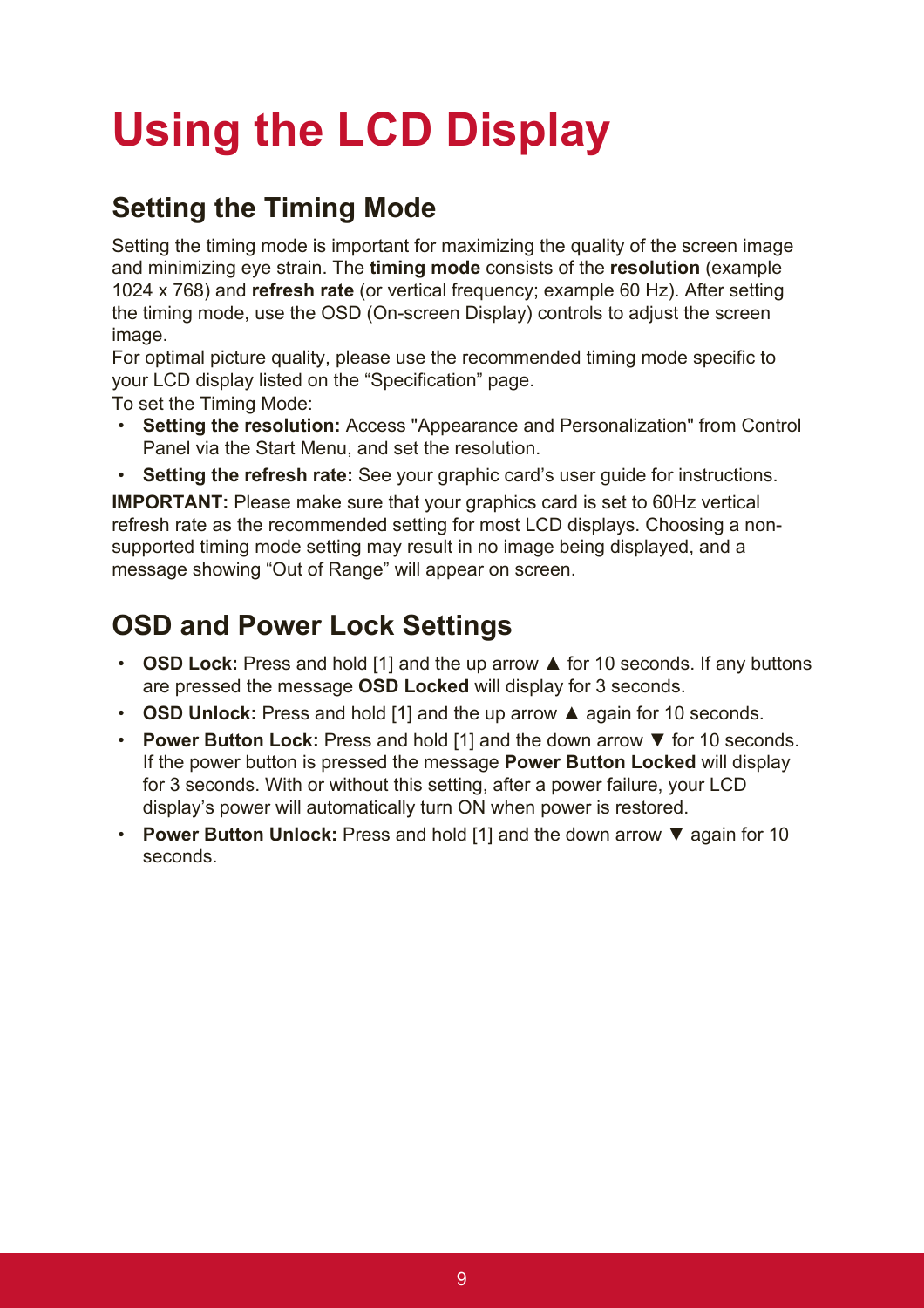## **Adjusting the Screen Image**

Use the buttons on the front control panel to display and adjust the OSD controls which display on the screen.

| (l)        | <b>Standby Power On/Off</b><br>Power light<br>$Blue = ON$<br>Orange = Power Saving                                   |
|------------|----------------------------------------------------------------------------------------------------------------------|
| [1]        | Displays the Main Menu or exits the control screen and saves<br>adjustments.                                         |
| [2]        | Displays the control screen for the highlighted control.<br>Also a shortcut to toggle analog and digital connection. |
| <b>A/V</b> | Scrolls through menu options and adjusts the displayed control.<br>Brightness/Contrast (▼) / Audio Adjust (▲)        |

### **Do the following to adjust the display setting:**

**1.** To display the Main Menu, press button [1].

**NOTE:** All OSD menus and adjustment screens disappear automatically after about 15 seconds. This is adjustable through the OSD timeout setting in the setup menu.

- **2.** To select a control to adjust, press **▲** or ▼ to scroll up or down in the Main Menu.
- **3.** After the desired control is selected, press button [2].
- **4.** To save the adjustments and exit the menu, press button [1] until OSD disappear.

### **The following tips may help you optimize your display:**

- Adjust the computer's graphics card to support a recommended timing mode (refer to "Specifications" page for recommended setting specific to your LCD display). To find instructions on "changing the refresh rate", please refer to the graphics card's user guide.
- If necessary, make small adjustments using H. POSITION and V. POSITION until the screen image is completely visible. (The black border around the edge of the screen should barely touch the illuminated "active area" of the LCD display.)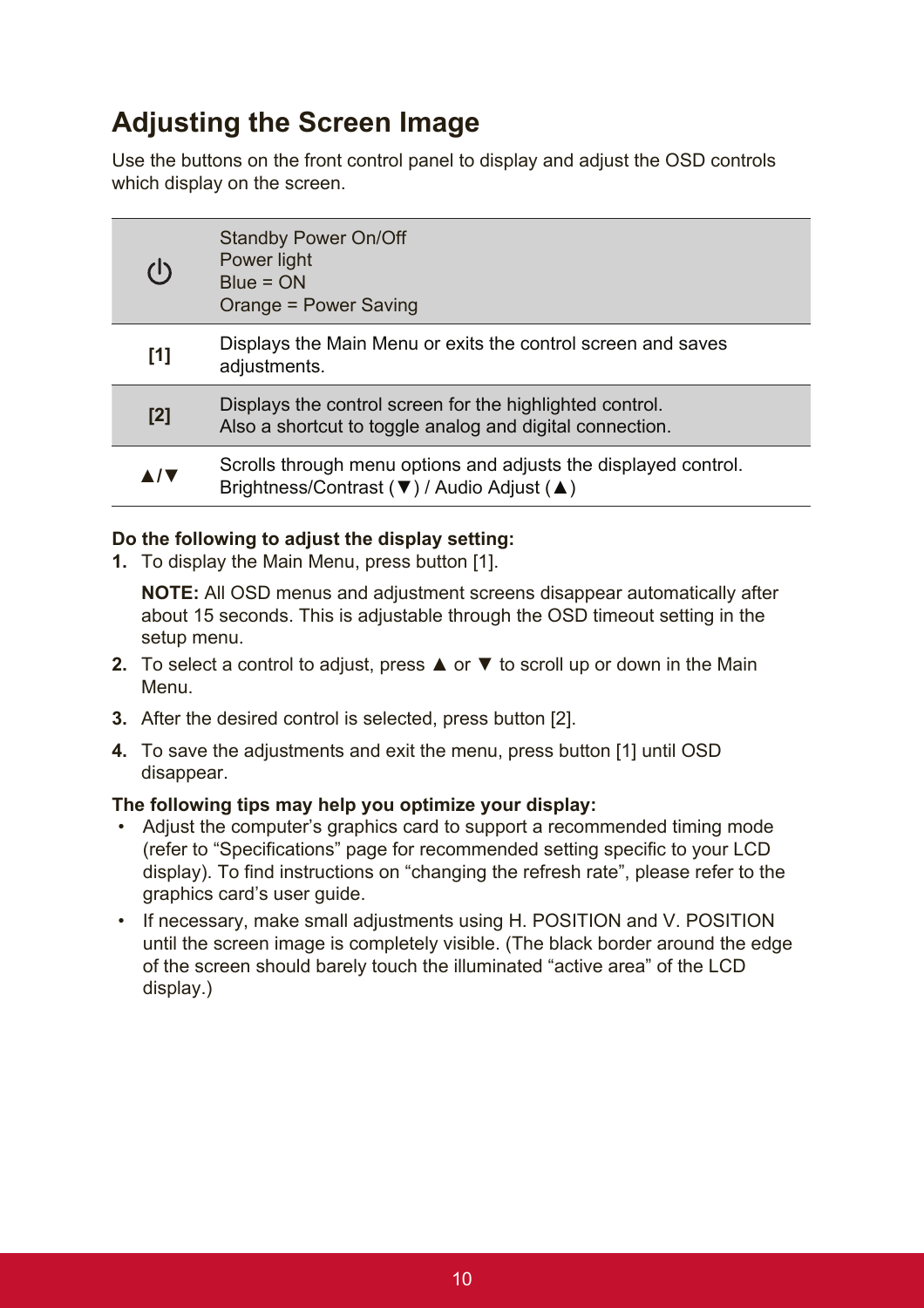### **Main Menu Controls**

Adjust the menu items by using the up  $\triangle$  and down  $\nabla$  buttons. **NOTE:** Check the Main Menu items on your LCD OSD and refer to Main Menu Explanation below.

### **Main Menu Explanation**

**NOTE:** The Main Menu items listed in this section indicates whole Main Menu items of all models. The actual Main Menu details corresponding to your product please refer to your LCD OSD Main Menu items.

### **A Audio Adjust**

adjusts the volume, mutes the sound, or toggles between inputs if you have more than one source.

#### **Auto Image Adjust**

automatically sizes, centers, and fine tunes the video signal to eliminate waviness and distortion. Press the [2] button to obtain a sharper image. **NOTE:** Auto Image Adjust works with most common video cards. If this function does not work on your LCD display, then lower the video refresh rate to 60 Hz and set the resolution to its pre-set value.

#### **B Brightness**

adjusts background black level of the screen image.

#### **C Color Adjust**

provides several color adjustment modes, including preset color temperatures and a User Color mode which allows independent adjustment of red (R), green (G), and blue (B). The factory setting for this product is native.

#### **Contrast**

adjusts the difference between the image background (black level) and the foreground (white level).

#### **I Information**

displays the timing mode (video signal input) coming from the graphics card in the computer, the LCD model number, the serial number, and the ViewSonic® website URL. See your graphics card's user guide for instructions on changing the resolution and refresh rate (vertical frequency).

**NOTE:** VESA 1024 x 768 @ 60Hz (example) means that the resolution is 1024 x 768 and the refresh rate is 60 Hertz.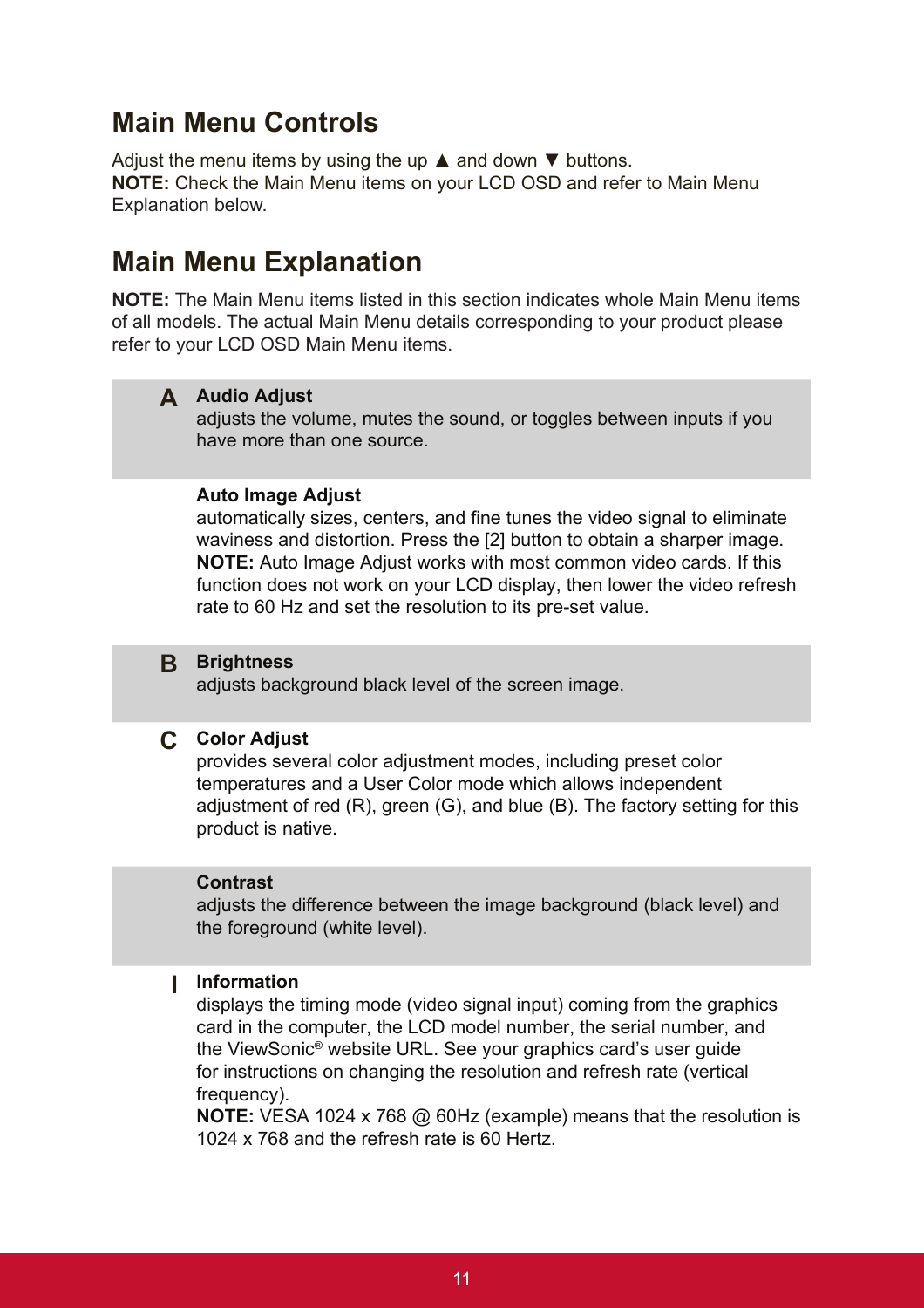#### **Input Select**

toggles between inputs if you have more than one computer connected to the LCD display.

#### **M Manual Image Adjust**

displays the Manual Image Adjust menu. You can manually set a variety of image quality adjustments.

### **Memory Recall**

returns the adjustments back to factory settings if the display is operating in a factory Preset Timing Mode listed in the Specifications of this manual.

**Exception:** This control does not affect changes made with the Language Select or Power Lock setting.

#### **S Setup Menu**

adjusts On-screen Display (OSD) settings.

### **Power Management**

This product will enter to Sleep/Off mode with black screen and reduced power consumption within 3 minutes of no signal input.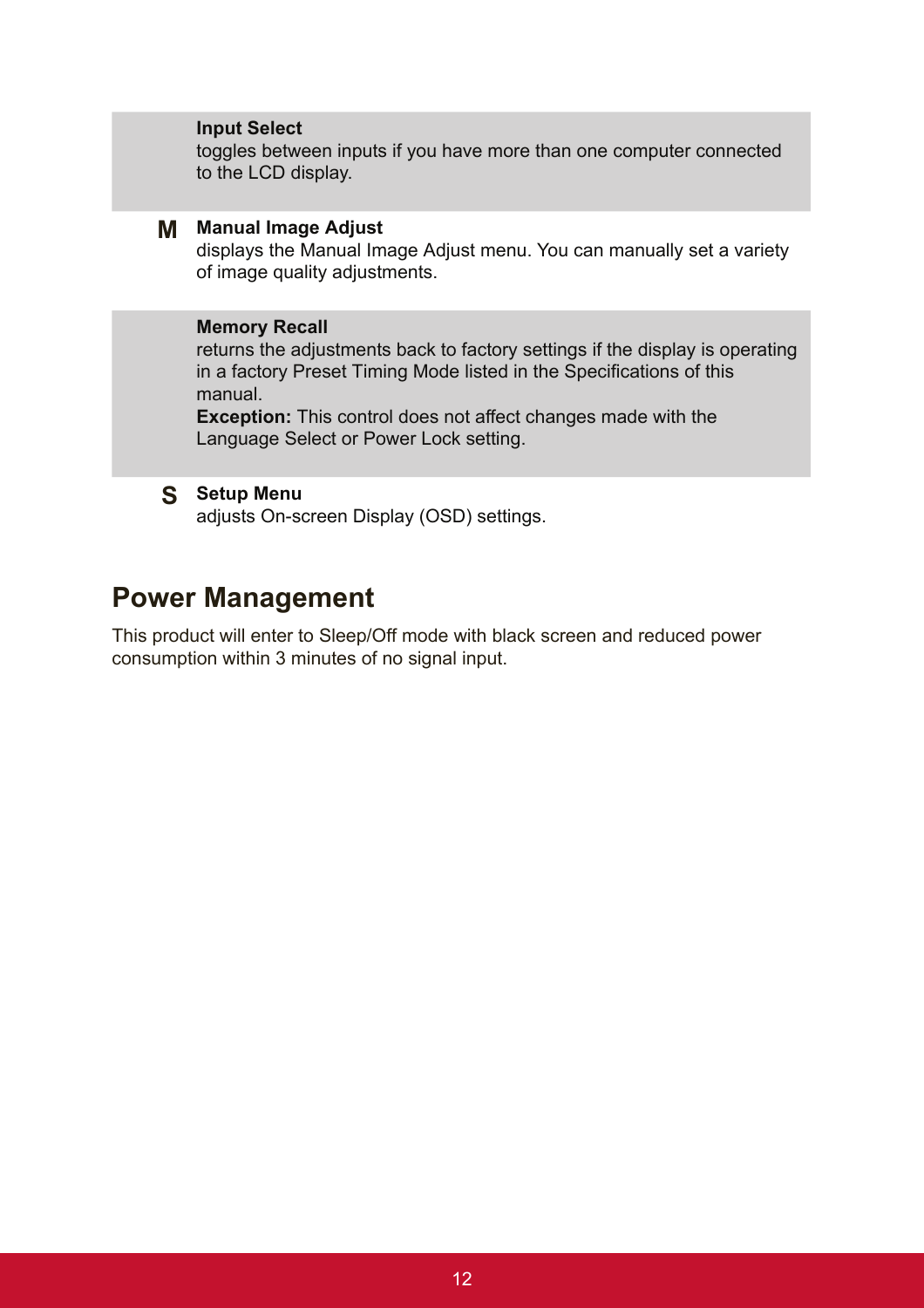# **Other Information**

### **Specifications**

| <b>LCD</b>                     | <b>Type</b>                                 | TFT (Thin Film Transistor), Active Matrix 1920 x 1080 LCD,<br>0.31125 mm pixel pitch                                                                                                                             |
|--------------------------------|---------------------------------------------|------------------------------------------------------------------------------------------------------------------------------------------------------------------------------------------------------------------|
|                                | <b>Display Size</b>                         | Metric: 69 cm<br>Imperial: 27" (27" viewable)                                                                                                                                                                    |
|                                | <b>Color Filter</b><br><b>Glass Surface</b> | <b>RGB</b> vertical stripe<br>Glare*                                                                                                                                                                             |
| <b>Input Signal</b>            | Video Sync                                  | RGB analog (0.7/1.0 Vp-p, 75 ohms)<br>HDMI (TMDS digital, 100ohms)<br>Composite Sync, Separate Sync, Sync on Green<br>f <sub>1</sub> :24-83 kHz, f <sub>1</sub> :50-76 Hz                                        |
| <b>Compatibility</b>           | <b>PC</b>                                   | Up to 1920 x 1080 Non-interlaced                                                                                                                                                                                 |
| Resolution <sup>1</sup>        | Recommended                                 | 1920 x 1080 @ 60 Hz                                                                                                                                                                                              |
|                                | Supported                                   | 1680 x 1050 @ 60 Hz<br>1600 x 1200 @ 60 Hz<br>1440 x 900 @ 60, 75 Hz<br>1280 x 1024 @ 60, 75 Hz<br>1024 x 768 @ 60, 70, 72, 75 Hz<br>800 x 600 @ 56, 60, 72, 75 Hz<br>640 x 480 @ 60, 75 Hz<br>720 x 400 @ 70 Hz |
| <b>Power</b>                   | Voltage                                     | 100-240 VAC, 50/60 Hz (auto switch)                                                                                                                                                                              |
| Display area                   | Full Scan                                   | 597.6 mm (H) x 336.15 mm (V)<br>23.53" (H) x 13.23" (V)                                                                                                                                                          |
| <b>Operating</b><br>conditions | Temperature<br>Humidity                     | +32 °F to +104 °F (0 °C to +40 °C)<br>20% to 90% (non-condensing)                                                                                                                                                |
|                                | Altitude                                    | To 10,000 feet                                                                                                                                                                                                   |
| <b>Storage</b>                 | Temperature                                 | -4 °F to +140 °F (-20 °C to +60 °C)                                                                                                                                                                              |
| conditions                     | Humidity<br>Altitude                        | 5% to 90% (non-condensing)<br>To 40,000 feet                                                                                                                                                                     |
| <b>Dimensions</b>              | Physical                                    | 653.20 mm (W) x 449.07 mm (H) x 270 mm (D)<br>25.74" (W) x 17.68" (H) x 10.63" (D)                                                                                                                               |
| <b>Wall Mount</b>              | <b>Distance</b>                             | 100 x 100 mm                                                                                                                                                                                                     |
| Weight                         | Physical                                    | 21.16 lb (9.6 kg)                                                                                                                                                                                                |
| <b>Power saving</b><br>modes   | On<br>Off                                   | 26W (Typical) (Blue LED)<br>$0.3W$                                                                                                                                                                               |

1 Do not set the graphics card in your computer to exceed these timing mode; doing so may result in permanent damage to the LCD display.

\* For displays with glossy bezels the user should consider the placement of the display as the bezel may cause disturbing reflections from surrounding light and bright surfaces.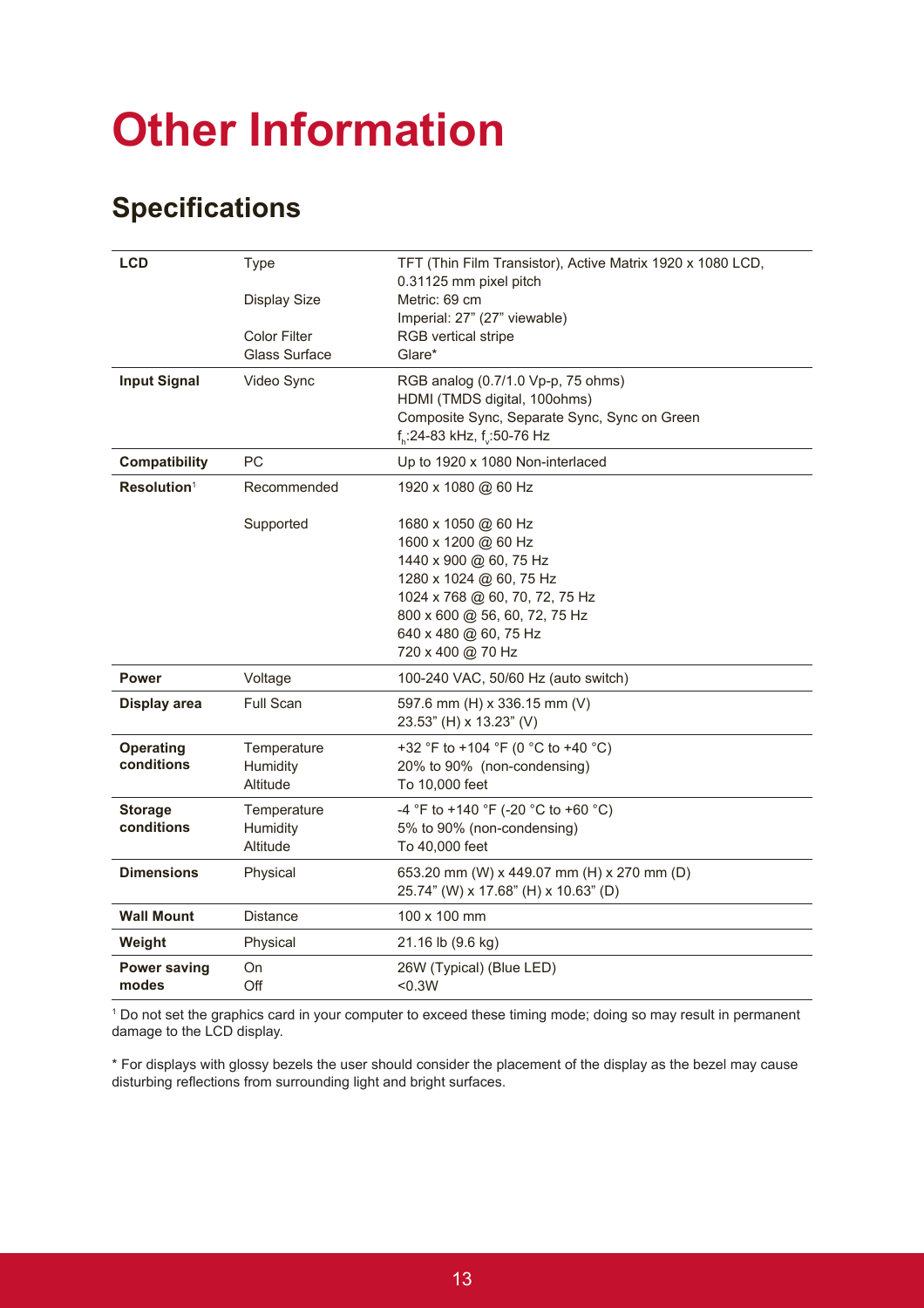### **Cleaning the LCD Display**

- MAKE SURE THE LCD DISPLAY IS TURNED OFF.
- NEVER SPRAY OR POUR ANY LIQUID DIRECTLY ONTO THE SCREEN OR **CASE**

### **To clean the screen:**

- **1.** Wipe the screen with a clean, soft, lint-free cloth. This removes dust and other particles.
- **2.** If the screen still not clean, apply a small amount of non-ammonia, non-alcohol based glass cleaner onto a clean, soft, lint-free cloth, and wipe the screen.

### **To clean the case:**

- **1.** Use a soft, dry cloth.
- **2.** If the case still not clean, apply a small amount of a non-ammonia, non-alcohol based, mild non-abrasive detergent onto a clean, soft, lint-free cloth, then wipe the surface.

### **Disclaimer**

- ViewSonic® does not recommend the use of any ammonia or alcohol-based cleaners on the LCD display screen or case. Some chemical cleaners have been reported to damage the screen and/or case of the LCD display.
- ViewSonic will not be liable for damage resulting from use of any ammonia or alcoholbased cleaners.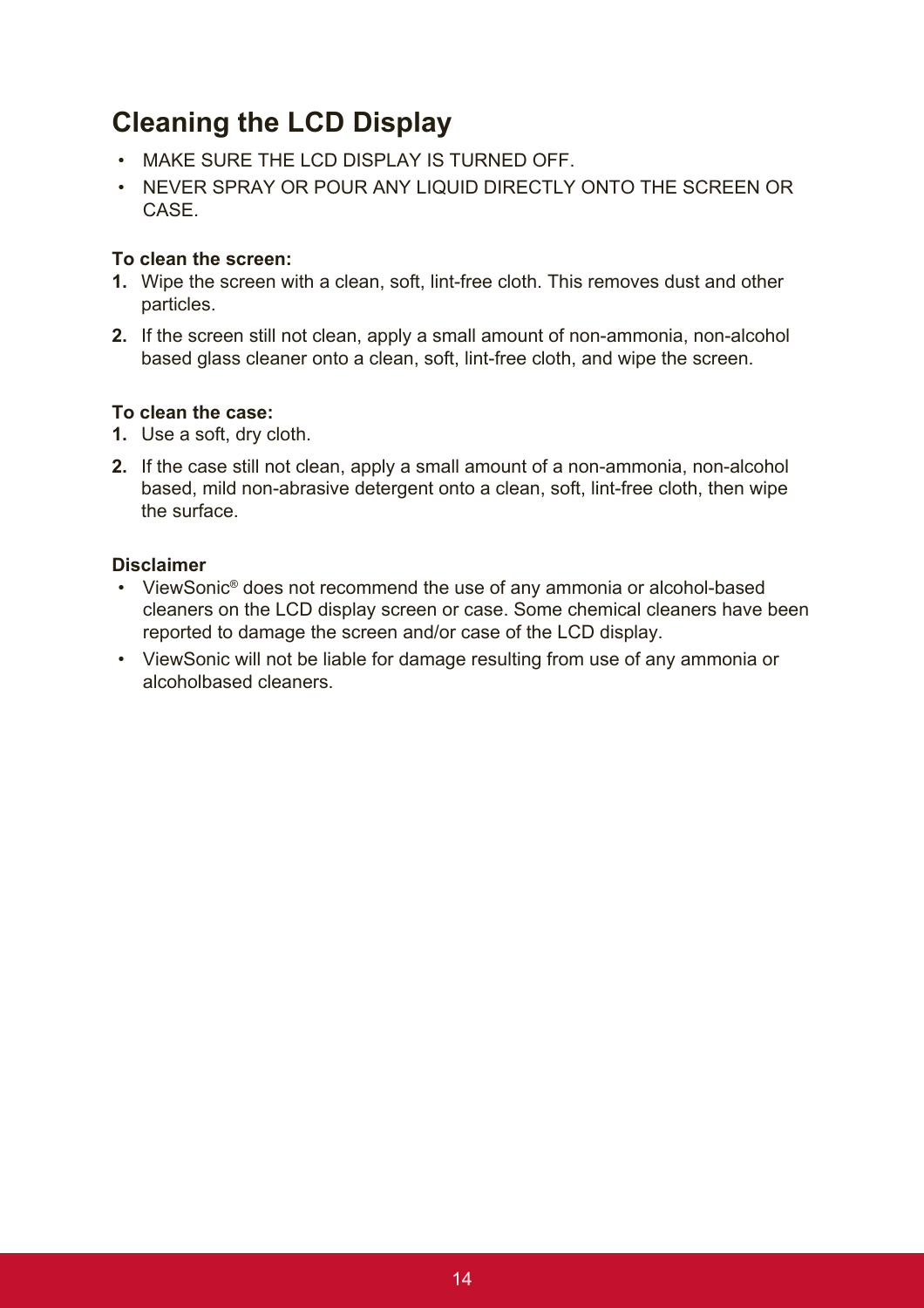# **Troubleshooting**

### **No power**

- Make sure power button (or switch) is ON.
- Make sure A/C power cord is securely connected to the LCD display.
- Plug another electrical device (like a radio) into the power outlet to verify that the outlet is supplying proper voltage.

### **Power is ON but no screen image**

- Make sure the video cable supplied with the LCD display is tightly secured to the video output port on the back of the computer. If the other end of the video cable is not attached permanently to the LCD display, tightly secure it to the LCD display.
- Adjust brightness and contrast.

### **Wrong or abnormal colors**

- If any colors (red, green, or blue) are missing, check the video cable to make sure it is securely connected. Loose or broken pins in the cable connector could cause an improper connection.
- Connect the LCD display to another computer.
- If you have an older graphics card, contact ViewSonic® for a non-DDC adapter.

### **Control buttons do not work**

• Press only one button at a time.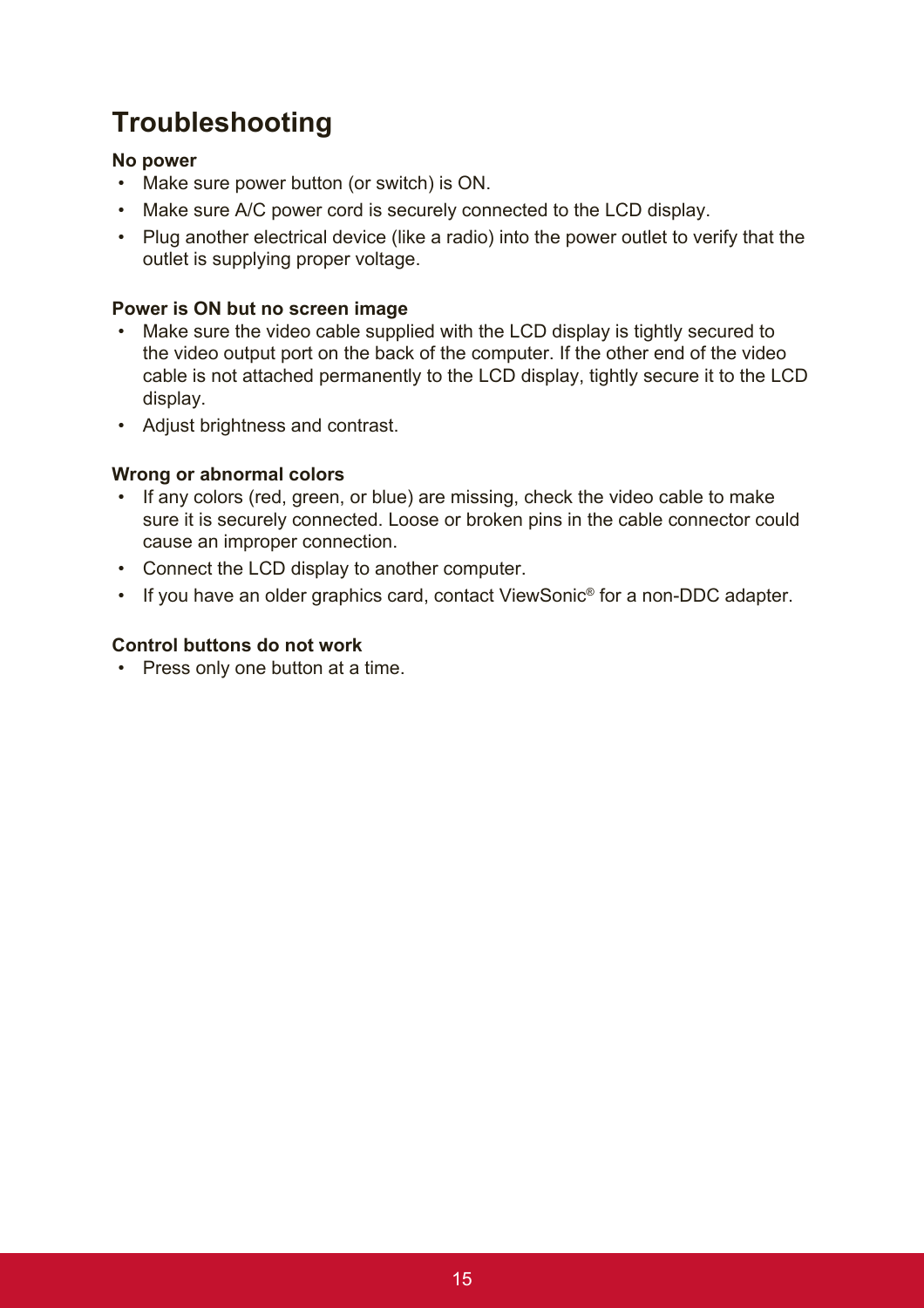# **Customer Support**

For technical support or product service, see the table below or contact your reseller. NOTE: You will need the product serial number.

| <b>Country/Region</b>                                                                                                                                                                                                | Website                 | <b>T= Telephone</b><br>$C = CHAT$ ONLINE                                                   | <b>Email</b>                                        |
|----------------------------------------------------------------------------------------------------------------------------------------------------------------------------------------------------------------------|-------------------------|--------------------------------------------------------------------------------------------|-----------------------------------------------------|
| Australia/New<br>Zealand                                                                                                                                                                                             | www.viewsonic.com.au    | AUS= 1800-880-818<br>NZ= 0800-008-822                                                      | service@au.viewsonic.com                            |
| Canada                                                                                                                                                                                                               | www.viewsonic.com       | $T = 1 - 866 - 463 - 4775$                                                                 | service.ca@viewsonic.com                            |
| Europe                                                                                                                                                                                                               | www.viewsoniceurope.com | www.viewsoniceurope.com/eu/support/call-desk/                                              |                                                     |
| Hong Kong                                                                                                                                                                                                            | www.hk.viewsonic.com    | T= (852)-3102-2900                                                                         | service@hk.viewsonic.com                            |
| India                                                                                                                                                                                                                | www.in.viewsonic.com    | T= 1800-419-0959                                                                           | service@in.viewsonic.com                            |
| Korea                                                                                                                                                                                                                | ap.viewsonic.com/kr/    | $T = 080 - 333 - 2131$                                                                     | service@kr.viewsonic.com                            |
| Latin America                                                                                                                                                                                                        | www.viewsonic.com/la/   | C= http://www.viewsonic.com/<br>la/soporte/servicio-tecnico                                | soporte@viewsonic.com                               |
| Nexus Hightech Solutions, Cincinnati #40 Desp. 1 Col. De los Deportes Mexico D.F.<br>Tel: 55) 6547-6454<br>55) 6547-6484<br>Other places please refer to http://www.viewsonic.com/la/soporte/servicio-tecnico#mexico |                         |                                                                                            |                                                     |
| Macau                                                                                                                                                                                                                | www.hk.viewsonic.com    | T= (853)-2833-8407                                                                         | service@hk.viewsonic.com                            |
| Middle East                                                                                                                                                                                                          | ap.viewsonic.com/me/    | Contact your reseller                                                                      | service@ap.viewsonic.com                            |
| Puerto Rico &<br>Virgin Islands                                                                                                                                                                                      | www.viewsonic.com       | T= 1-800-688-6688 (English)<br>C= http://www.viewsonic.com/<br>la/soporte/servicio-tecnico | "service.us@viewsonic.com<br>soporte@viewsonic.com" |
| Singapore/                                                                                                                                                                                                           | www.viewsonic.com/sg/   | T= 65 6461 6044                                                                            | service@ap.viewsonic.com                            |
| Malaysia                                                                                                                                                                                                             | www.viewsonic.com/my/   | T= 1800 - 88 - 8997                                                                        | service@ap.viewsonic.com                            |
| Thailand                                                                                                                                                                                                             | www.viewsonic.com/th/   | $T = 02 - 7214091 - 3$                                                                     | service@ap.viewsonic.com                            |
| South Africa                                                                                                                                                                                                         | ap.viewsonic.com/za/    | Contact your reseller                                                                      | service@ap.viewsonic.com                            |
| <b>United States</b>                                                                                                                                                                                                 | www.viewsonic.com       | T= 1-800-688-6688                                                                          | service.us@viewsonic.com                            |
| Indonesia                                                                                                                                                                                                            | www.viewsonic.com/id/   | Contact your reseller                                                                      | service@ap.viewsonic.com                            |
| Japan                                                                                                                                                                                                                | www.viewsonic.com/jp/   | T= 050-3388-6832                                                                           | service@ap.viewsonic.com                            |
| Philippines                                                                                                                                                                                                          | www.viewsonic.com/ph/   | Contact your reseller                                                                      | service@ap.viewsonic.com                            |
| Vietnam                                                                                                                                                                                                              | www.viewsonic.com/vn/   | Contact your reseller                                                                      | service@ap.viewsonic.com                            |
| Taiwan                                                                                                                                                                                                               | www.viewsonic.com/tw/   | T= 0800-899-880                                                                            | service@tw.viewsonic.com                            |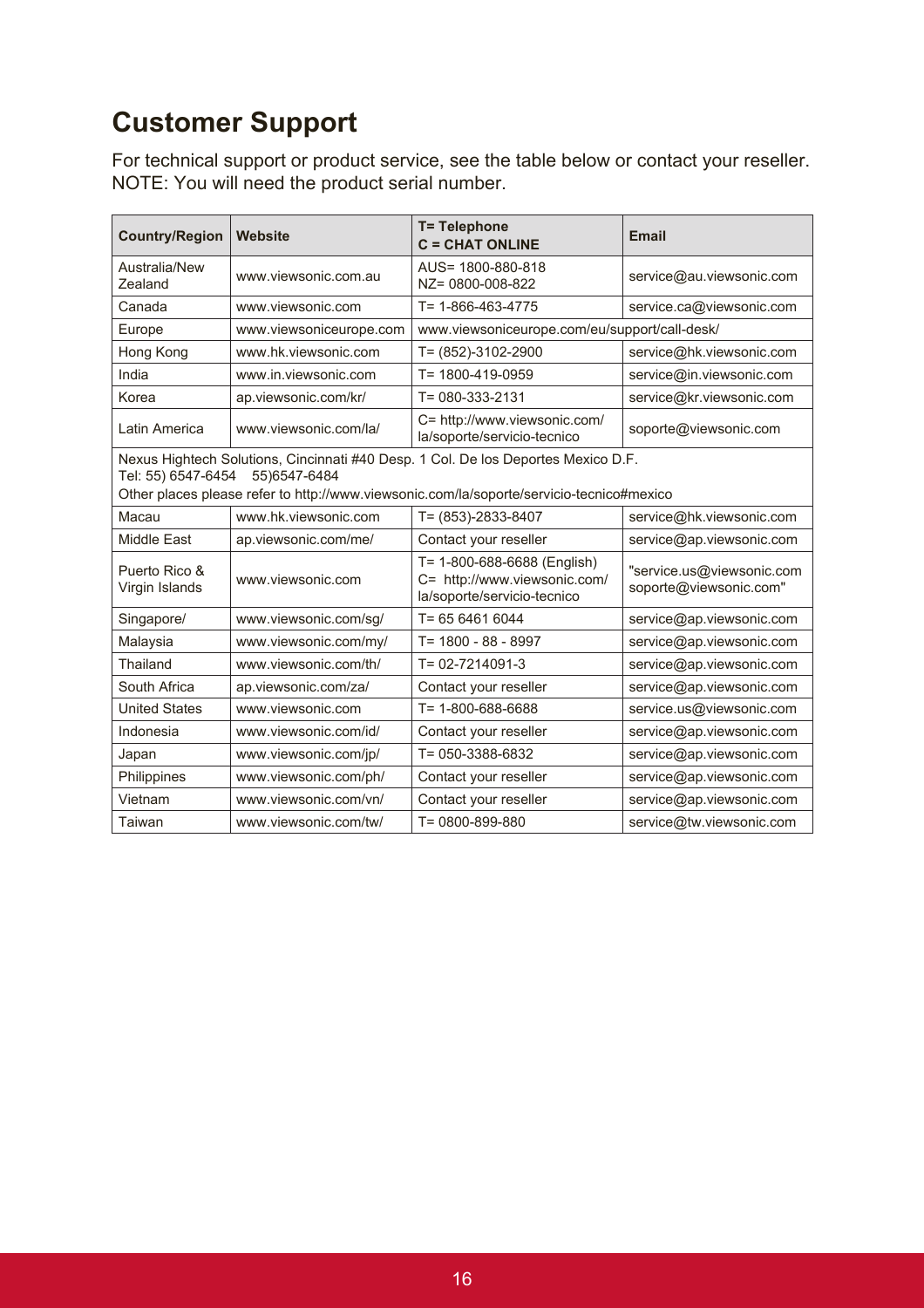### **Limited Warranty**

### **ViewSonic® LCD Display**

#### **What the warranty covers:**

ViewSonic warrants its products to be free from defects in material and workmanship, under normal use, during the warranty period. If a product proves to be defective in material or workmanship during the warranty period, ViewSonic will, at its sole option, repair or replace the product with a like product. Replacement product or parts may include remanufactured or refurbished parts or components.

#### **How long the warranty is effective:**

ViewSonic LCD displays are warranted for between 1 and 3 years, depending on your country of purchase, for all parts including the light source and for all labour from the date of the first consumer purchase

#### **Who the warranty protects:**

This warranty is valid only for the first consumer purchaser.

#### **What the warranty does not cover:**

- 1. Any product on which the serial number has been defaced, modified or removed.
- 2. Damage, deterioration or malfunction resulting from:
	- a. Accident, misuse, neglect, fire, water, lightning, or other acts of nature, unauthorized product modification, or failure to follow instructions supplied with the product.
	- b. Any damage of the product due to shipment.
	- c. Removal or installation of the product.
	- d. Causes external to the product, such as electrical power fluctuations or failure.
	- e. Use of supplies or parts not meeting ViewSonic's specifications.
	- f. Normal wear and tear.
	- g. Any other cause which does not relate to a product defect.
- 3. Any product exhibiting a condition commonly known as "image burn-in" which results when a static image is displayed on the product for an extended period of time.
- 4. Removal, installation, one way transportation, insurance, and set-up service charges.

#### **How to get service:**

- 1. For information about receiving service under warranty, contact ViewSonic Customer Support (Please refer to Customer Support page). You will need to provide your product's serial number.
- 2. To obtain warranty service, you will be required to provide (a) the original dated sales slip, (b) your name, (c) your address, (d) a description of the problem, and (e) the serial number of the product.
- 3. Take or ship the product freight prepaid in the original container to an authorized ViewSonic service center or ViewSonic.
- 4. For additional information or the name of the nearest ViewSonic service center, contact ViewSonic.

#### **Limitation of implied warranties:**

There are no warranties, express or implied, which extend beyond the description contained herein including the implied warranty of merchantability and fitness for a particular purpose.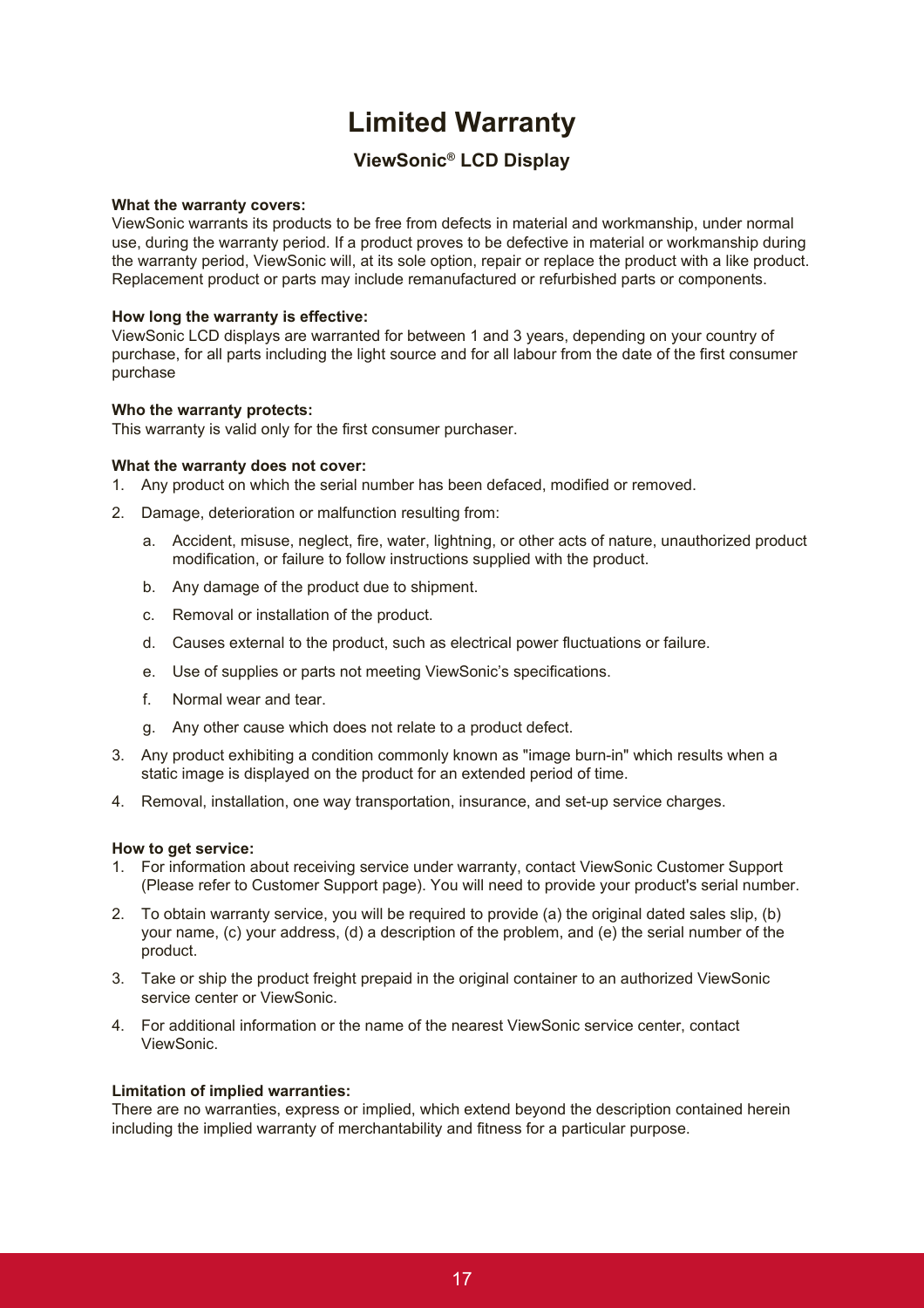#### **Exclusion of damages:**

ViewSonic's liability is limited to the cost of repair or replacement of the product. ViewSonic shall not be liable for:

- 1. Damage to other property caused by any defects in the product, damages based upon inconvenience, loss of use of the product, loss of time, loss of profits, loss of business opportunity, loss of goodwill, interference with business relationships, or other commercial loss, even if advised of the possibility of such damages.
- 2. Any other damages, whether incidental, consequential or otherwise.
- 3. Any claim against the customer by any other party.
- 4. Repair or attempted repair by anyone not authorized by ViewSonic.

#### **Effect of state law:**

This warranty gives you specific legal rights, and you may also have other rights which vary from state to state. Some states do not allow limitations on implied warranties and/or do not allow the exclusion of incidental or consequential damages, so the above limitations and exclusions may not apply to you.

#### **Sales outside the U.S.A. and Canada:**

For warranty information and service on ViewSonic products sold outside of the U.S.A. and Canada, contact ViewSonic or your local ViewSonic dealer.

The warranty period for this product in mainland China (Hong Kong, Macao and Taiwan Excluded) is subject to the terms and conditions of the Maintenance Guarantee Card.

For users in Europe and Russia, full details of warranty provided can be found in www. viewsoniceurope.com under Support/Warranty Information.

LCD Warranty Term Template In UG VSC\_TEMP\_2007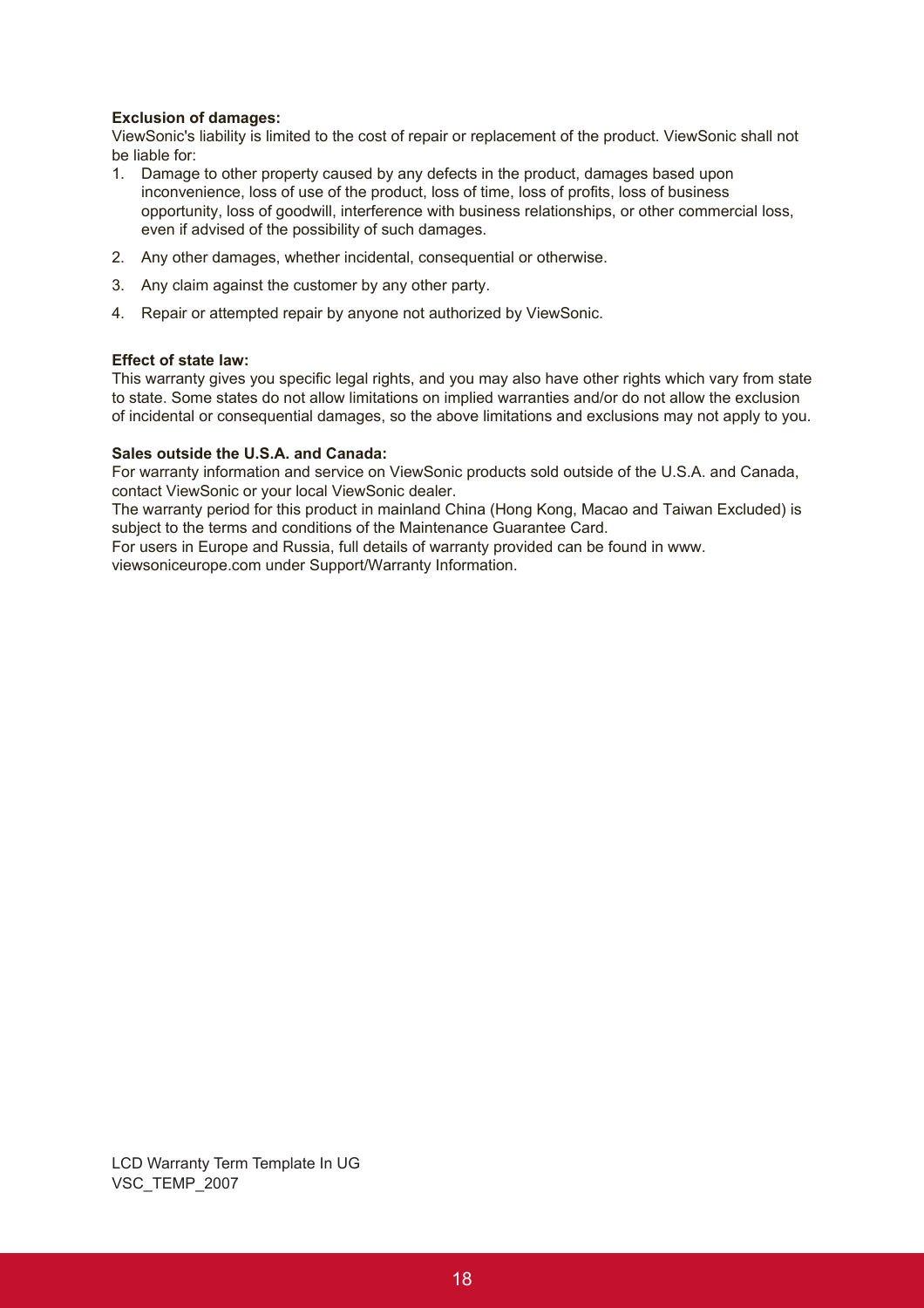### **Mexico Limited Warranty**

### **ViewSonic® LCD Display**

#### **What the warranty covers:**

ViewSonic warrants its products to be free from defects in material and workmanship, under normal use, during the warranty period. If a product proves to be defective in material or workmanship during the warranty period, ViewSonic will, at its sole option, repair or replace the product with a like product. Replacement product or parts may include remanufactured or refurbished parts or components & accessories.

#### **How long the warranty is effective:**

ViewSonic LCD displays are warranted for between 1 and 3 years, depending on your country of purchase, for all parts including the light source and for all labour from the date of the first consumer purchase

#### **Who the warranty protects:**

This warranty is valid only for the first consumer purchaser.

#### **What the warranty does not cover:**

- 1. Any product on which the serial number has been defaced, modified or removed.
- 2. Damage, deterioration or malfunction resulting from:
	- a. Accident, misuse, neglect, fire, water, lightning, or other acts of nature, unauthorized product modification, unauthorized attempted repair, or failure to follow instructions supplied with the product.
	- b. Any damage of the product due to shipment.
	- c. Causes external to the product, such as electrical power fluctuations or failure.
	- d. Use of supplies or parts not meeting ViewSonic's specifications.
	- e. Normal wear and tear.
	- f. Any other cause which does not relate to a product defect.
- 3. Any product exhibiting a condition commonly known as "image burn-in" which results when a static image is displayed on the product for an extended period of time.
- 4. Removal, installation, insurance, and set-up service charges.

#### **How to get service:**

For information about receiving service under warranty, contact ViewSonic Customer Support (Please refer to the attached Customer Support page). You will need to provide your product's serial number, so please record the product information in the space provided below on your purchase for your future use. Please retain your receipt of proof of purchase to support your warranty claim.

For Your Records

| Product Name:    | Model Number:                          |       |
|------------------|----------------------------------------|-------|
| Document Number: | Serial Number:                         |       |
| Purchase Date:   | <b>Extended Warranty Purchase?</b>     | (Y/N) |
|                  | If so, what date does warranty expire? |       |

- 1. To obtain warranty service, you will be required to provide (a) the original dated sales slip, (b) your name, (c) your address, (d) a description of the problem, and (e) the serial number of the product.
- 2. Take or ship the product in the original container packaging to an authorized ViewSonic service center.
- 3. Round trip transportation costs for in-warranty products will be paid by ViewSonic.

#### **Limitation of implied warranties:**

There are no warranties, express or implied, which extend beyond the description contained herein including the implied warranty of merchantability and fitness for a particular purpose.

#### **Exclusion of damages:**

ViewSonic's liability is limited to the cost of repair or replacement of the product. ViewSonic shall not be liable for:

- 1. Damage to other property caused by any defects in the product, damages based upon inconvenience, loss of use of the product, loss of time, loss of profits, loss of business opportunity, loss of goodwill, interference with business relationships, or other commercial loss, even if advised of the possibility of such damages.
- 2. Any other damages, whether incidental, consequential or otherwise.
- 3. Any claim against the customer by any other party.
- 4. Repair or attempted repair by anyone not authorized by ViewSonic.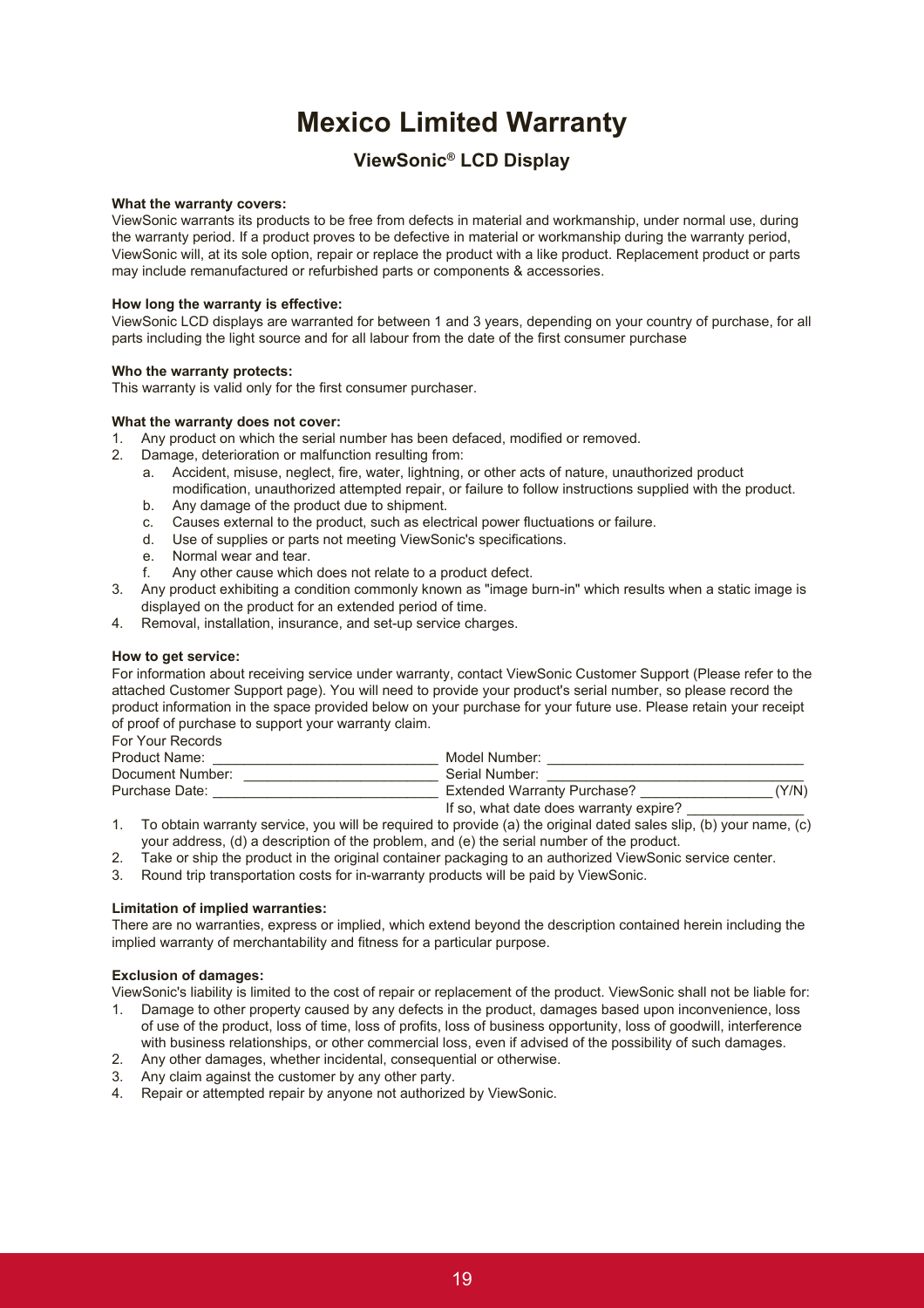| Contact Information for Sales & Authorized Service (Centro Autorizado de Servicio) within Mexico: |                                                                                 |
|---------------------------------------------------------------------------------------------------|---------------------------------------------------------------------------------|
| Name, address, of manufacturer and importers:                                                     |                                                                                 |
| México, Av. de la Palma #8 Piso 2 Despacho 203, Corporativo Interpalmas,                          |                                                                                 |
| Col. San Fernando Huixquilucan, Estado de México                                                  |                                                                                 |
| http://www.viewsonic.com/la/soporte/index.htm<br>Tel: (55) 3605-1099                              |                                                                                 |
| NÚMERO GRATIS DE ASISTENCIA TÉCNICA PARA TODO MÉXICO: 001.866.823.2004                            |                                                                                 |
| Hermosillo:                                                                                       | <b>Villahermosa:</b>                                                            |
| Distribuciones y Servicios Computacionales SA de CV.                                              | Compumantenimietnos Garantizados, S.A. de C.V.                                  |
| Calle Juarez 284 local 2                                                                          | AV. GREGORIO MENDEZ #1504                                                       |
| Col. Bugambilias C.P: 83140                                                                       | COL, FLORIDA C.P. 86040                                                         |
| Tel: 01-66-22-14-9005                                                                             | Tel: 01 (993) 3 52 00 47 / 3522074 / 3 52 20 09                                 |
| E-Mail: disc2@hmo.megared.net.mx                                                                  | E-Mail: compumantenimientos@prodigy.net.mx                                      |
| Puebla, Pue. (Matriz):                                                                            | Veracruz, Ver.:                                                                 |
| RENTA Y DATOS, S.A. DE C.V. Domicilio:                                                            | CONEXION Y DESARROLLO, S.A DE C.V. Av. Americas #419                            |
| 29 SUR 721 COL. LA PAZ                                                                            | ENTRE PINZÓN Y ALVARADO                                                         |
| 72160 PUEBLA, PUE.                                                                                | Fracc. Reforma C.P. 91919                                                       |
| Tel: 01(52).222.891.55.77 CON 10 LINEAS                                                           | Tel: 01-22-91-00-31-67                                                          |
| E-Mail: datos@puebla.megared.net.mx                                                               | E-Mail: gacosta@qplus.com.mx                                                    |
| <b>Chihuahua</b>                                                                                  | Cuernavaca                                                                      |
| Soluciones Globales en Computación                                                                | Compusupport de Cuernavaca SA de CV                                             |
| C. Magisterio # 3321 Col. Magisterial                                                             | Francisco Leyva # 178 Col. Miguel Hidalgo                                       |
| Chihuahua, Chih.                                                                                  | C.P. 62040, Cuernavaca Morelos                                                  |
| Tel: 4136954                                                                                      | Tel: 01 777 3180579 / 01 777 3124014                                            |
| E-Mail: Cefeo@soluglobales.com                                                                    | E-Mail: aquevedo@compusupportcva.com                                            |
| <b>Distrito Federal:</b>                                                                          | Guadalajara, Jal.:                                                              |
| QPLUS, S.A. de C.V.                                                                               | SERVICRECE, S.A. de C.V.                                                        |
| Av. Coyoacán 931                                                                                  | Av. Niños Héroes # 2281                                                         |
| Col. Del Valle 03100, México, D.F.                                                                | Col. Arcos Sur, Sector Juárez                                                   |
| Tel: 01(52)55-50-00-27-35                                                                         | 44170, Guadalajara, Jalisco                                                     |
| E-Mail: gacosta@qplus.com.mx                                                                      | Tel: 01(52)33-36-15-15-43                                                       |
|                                                                                                   | E-Mail: mmiranda@servicrece.com                                                 |
| <b>Guerrero Acapulco</b>                                                                          | <b>Monterrey:</b><br><b>Global Product Services</b>                             |
| GS Computación (Grupo Sesicomp)<br>Progreso #6-A, Colo Centro                                     |                                                                                 |
|                                                                                                   | Mar Caribe # 1987, Esquina con Golfo Pérsico<br>Fracc. Bernardo Reyes, CP 64280 |
| 39300 Acapulco, Guerrero<br>Tel: 744-48-32627                                                     | Monterrey N.L. México                                                           |
|                                                                                                   | Tel: 8129-5103                                                                  |
|                                                                                                   | E-Mail: aydeem@gps1.com.mx                                                      |
| <b>MERIDA:</b>                                                                                    | Oaxaca, Oax.:                                                                   |
| <b>ELECTROSER</b>                                                                                 | CENTRO DE DISTRIBUCION Y                                                        |
| Av Reforma No. 403Gx39 y 41                                                                       | SERVICIO, S.A. de C.V.                                                          |
| Mérida, Yucatán, México CP97000                                                                   | Murguía #708 P.A., Col. Centro, 68000, Oaxaca                                   |
| Tel: (52) 999-925-1916                                                                            | Tel: 01(52)95-15-15-22-22                                                       |
| E-Mail: rrrb@sureste.com                                                                          | Fax: 01(52)95-15-13-67-00                                                       |
|                                                                                                   | E-Mail. gpotai2001@hotmail.com                                                  |
| Tijuana:                                                                                          | <b>FOR USA SUPPORT:</b>                                                         |
| <b>STD</b>                                                                                        | ViewSonic Corporation                                                           |
| Av Ferrocarril Sonora #3780 L-C                                                                   | 381 Brea Canyon Road, Walnut, CA. 91789 USA                                     |
| Col 20 de Noviembre                                                                               | Tel: 800-688-6688 (English); 866-323-8056 (Spanish);                            |
| Tijuana, Mexico                                                                                   | Fax: 1-800-685-7276                                                             |
|                                                                                                   | E-Mail: http://www.viewsonic.com                                                |

LCD Mexico Warranty Term Template In UG VSC\_TEMP\_2008